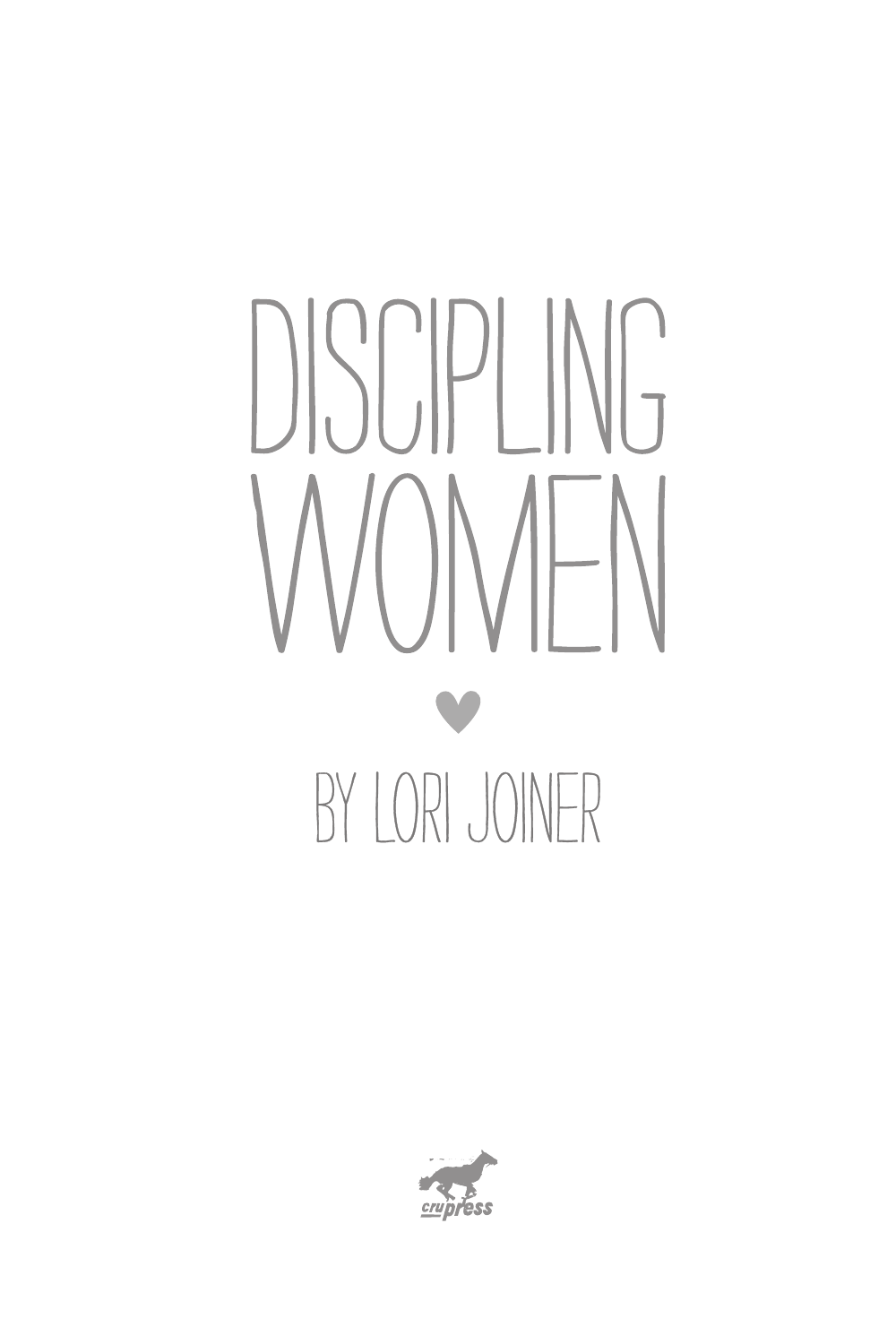Published by: Cru Press 100 Lake Hart Drive 2500 Orlando, FL 32832 www.crupress.com

© 2012 Lori Joiner

All rights reserved. No part of this publication may be reproduced in any form without written permission from Lori Joiner, 1715 Grayson Lakes Blvd, Katy, TX 77494.

ISBN-13: 978-1-57334-077-9

Cover design by Traci Yau Cover photo by Jelani Memory Photography - iStockphoto Inside design by Brian L. Byers Typeset in Adobe® Caslon Pro & Myriad Pro

This book is designed to provide accurate and authoritative information in regard to the subject matter covered. It is sold with the understanding that neither the author nor the publisher is engaged in rendering legal, counseling, or any other professional services. If legal advice or other professional advice, including counseling, is required, the services of a competent professional person should be sought. The author and publisher specifically disclaim any and all liability arising directly or indirectly from the use or application of any information contained in this book. Some of the anecdotal illustrations in this book are true to life and are included with the permission of the persons involved. All other illustrations are composites of real situations, and any resemblance of people living or dead is coincidental.

Unless otherwise identified, all Scripture quotations in this publication are taken from the Holy Bible, New International Version (NIV), Copyright 1973, 1978, 1984 by International Bible Society. Used by permission of Zondervan. All rights reserved.

Library of Congress Cataloging-in-Publication Data

Joiner, Lori, 1972-

Discipling Women / Lori Joiner.

p. cm.

Includes bibliographical references.

ISBN-13: 978-1-57334-077-9 Library of Congress Control Number: 2012943864

1. Women—Growth 2. Religious aspects—Christianity

Printed in the United States of America

1 2 3 4 5 6 7 8 / 15 14 13 12 11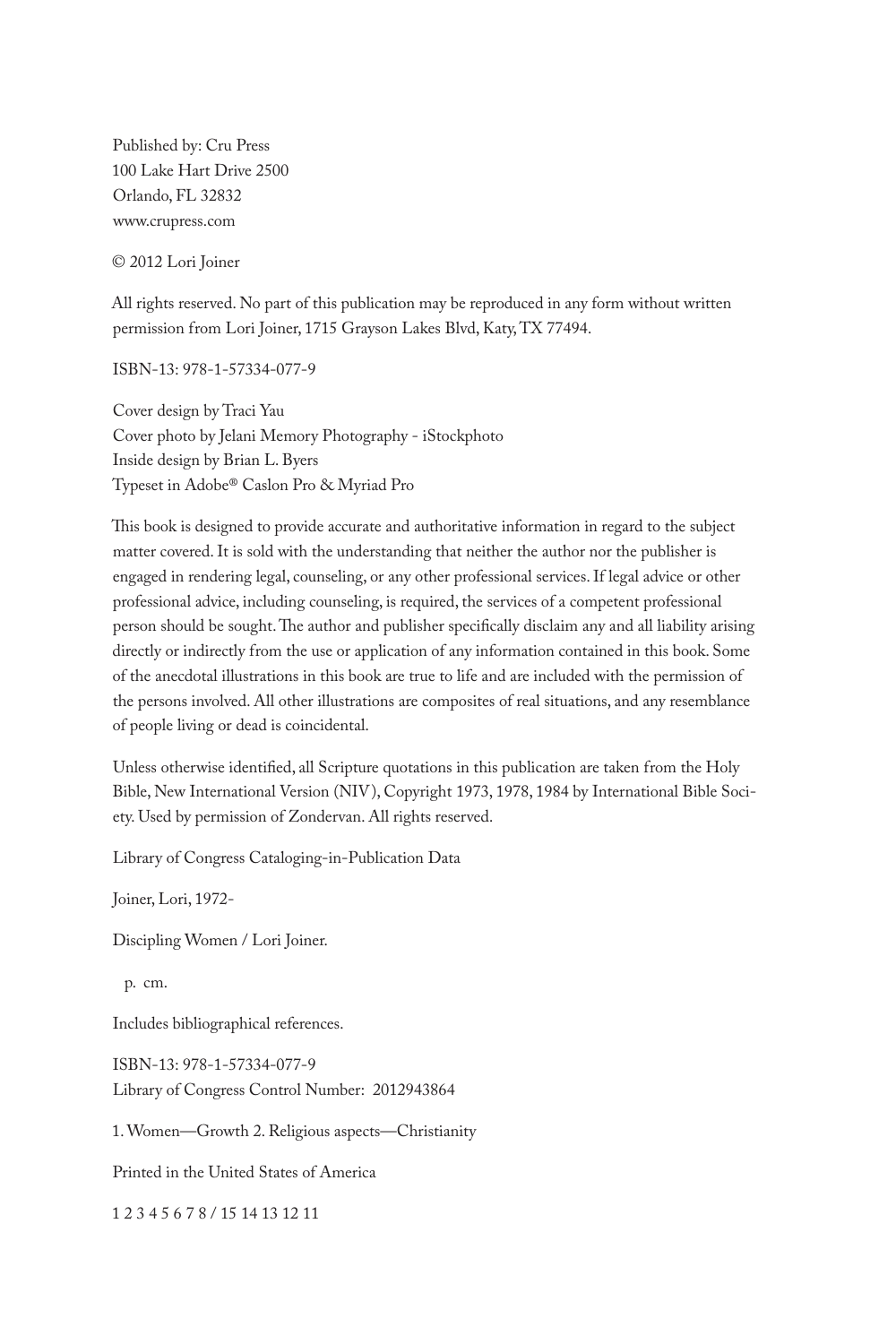

What a thrill to help another woman put her faith in Christ and see her grow into a godly, mature, Spirit-filled woman of God. My life has been changed for the better because of other women pouring themselves into my life — encouraging me, challenging me, pressing me forward, holding me accountable, and loving me. By God's grace He has seen fit to allow me to have this role in other women's lives as well.

Whether it be discipling women when I was a college student living on a dorm floor at the University of North Texas or while a staff member with Campus Crusade for Christ, from women in my church to women from the gym to women I have met while doing laundry, I love being a part of women's lives and being available for God to use as his tool where he sees fit.

In these pages I have written about my experiences, what has worked for me, and what I have seen to be easily transferable. It is my hope that these stories and resources will help women who want to disciple other women. I tried to keep women in many stages of life in mind, but I realize that not every chapter will be useful to every woman in every situation. I do trust that most women will find some things that will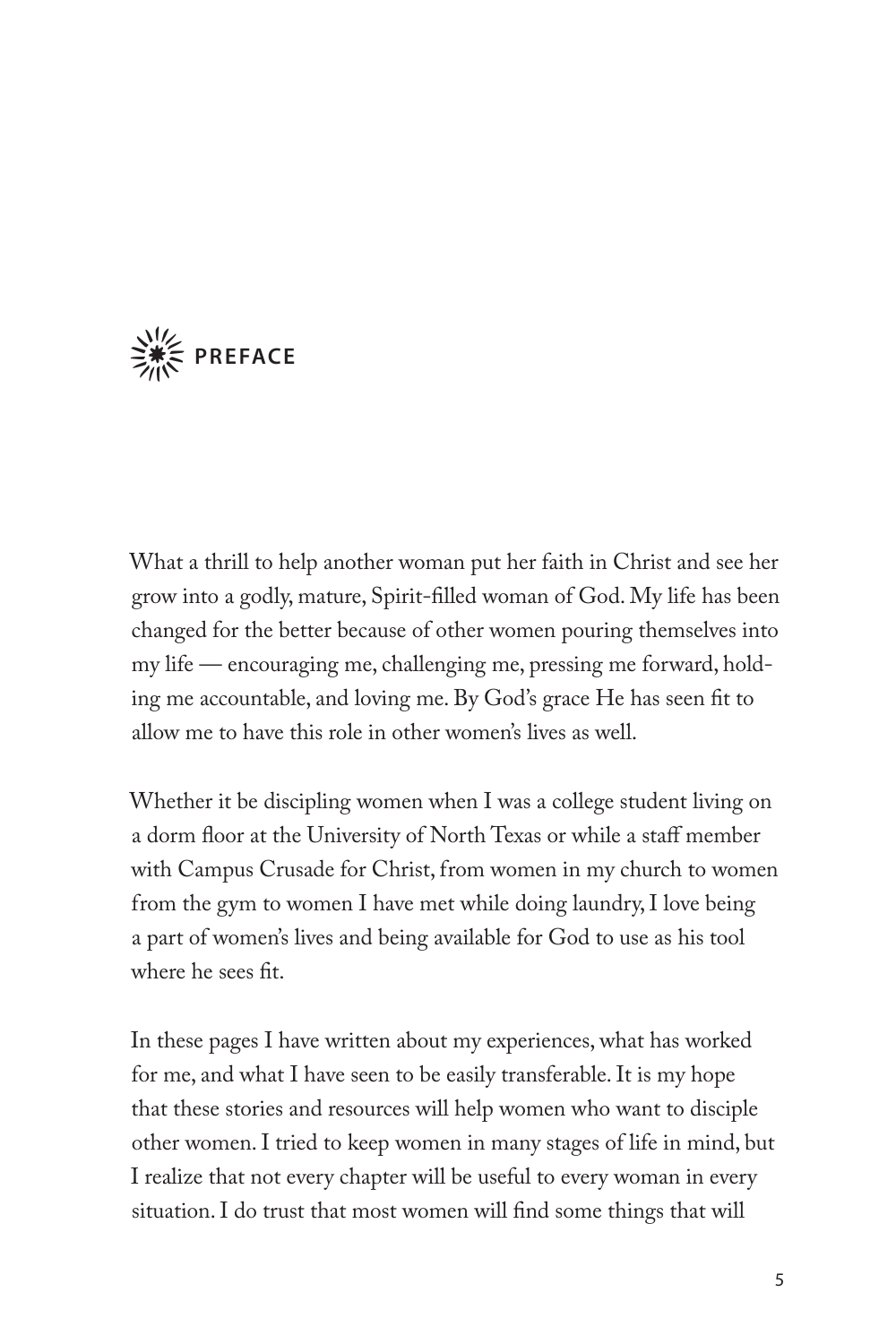give them confidence to move forward to help another woman grow closer to the Lord.

It is my vision to help lead women to Christ, disciple them in God's Word, and help them grow closer to Jesus Christ — even when I am very old, perhaps living in a nursing home! I never want it to stop!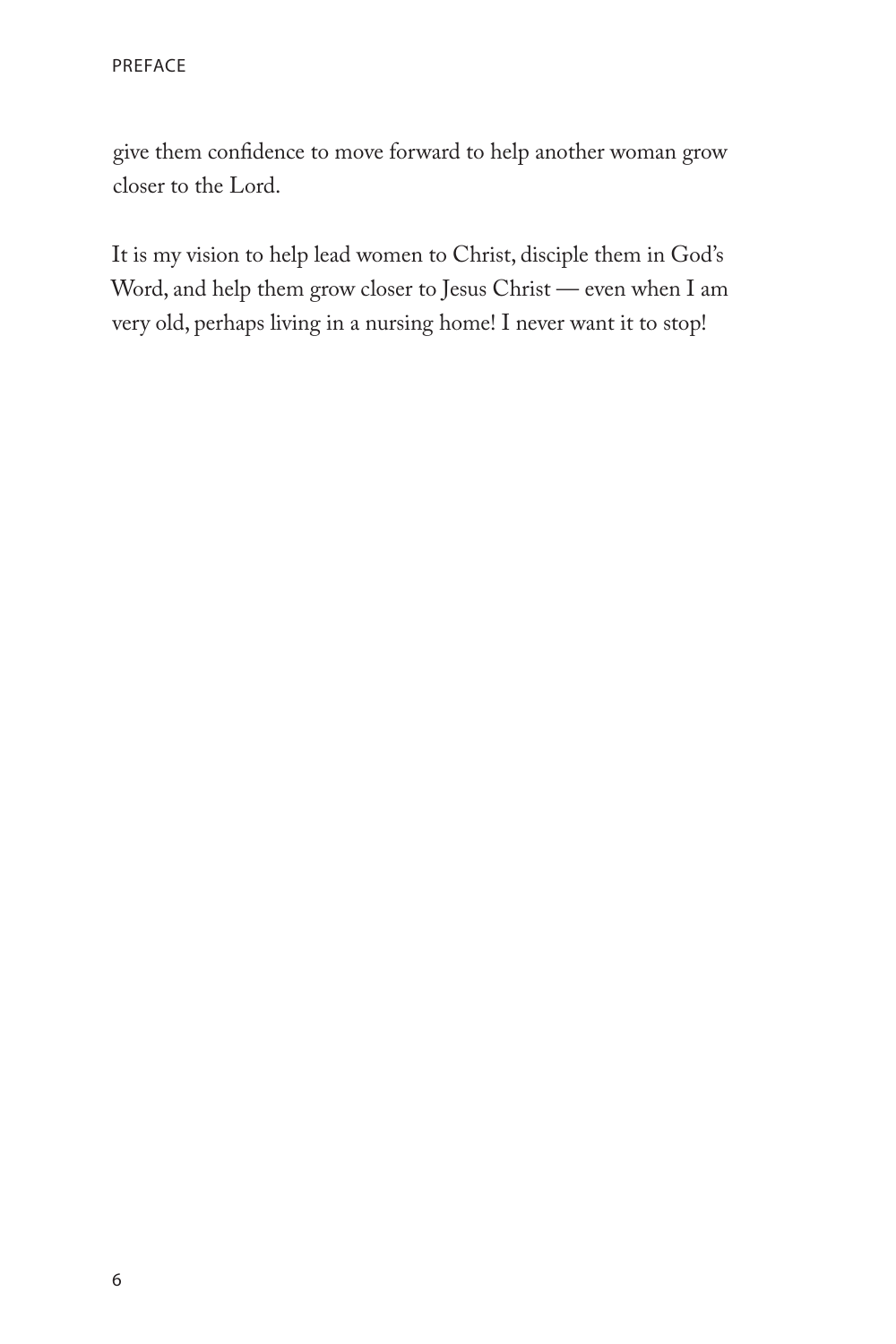# Contents

#### **PART I : FROM THE BEGINNING**

| 1               |                                                 |
|-----------------|-------------------------------------------------|
| $\overline{2}$  | The Discipler and Her Relationship with God  25 |
| $\mathfrak{Z}$  |                                                 |
| $\overline{4}$  |                                                 |
| 5               |                                                 |
| 6               |                                                 |
| $7\overline{ }$ |                                                 |
| 8               |                                                 |
| 9               |                                                 |
|                 |                                                 |

#### **PART II : ISSUES WOMEN FACE**

| 1 Daughters and Their Fathers: "Can I really trust You, Lord?" 127   |  |
|----------------------------------------------------------------------|--|
| 2 Eating Disorders: "If I eat this, it will make me fat"  139        |  |
| 3 Abortion: "I look in the mirror and think, 'What have I done?" 161 |  |
|                                                                      |  |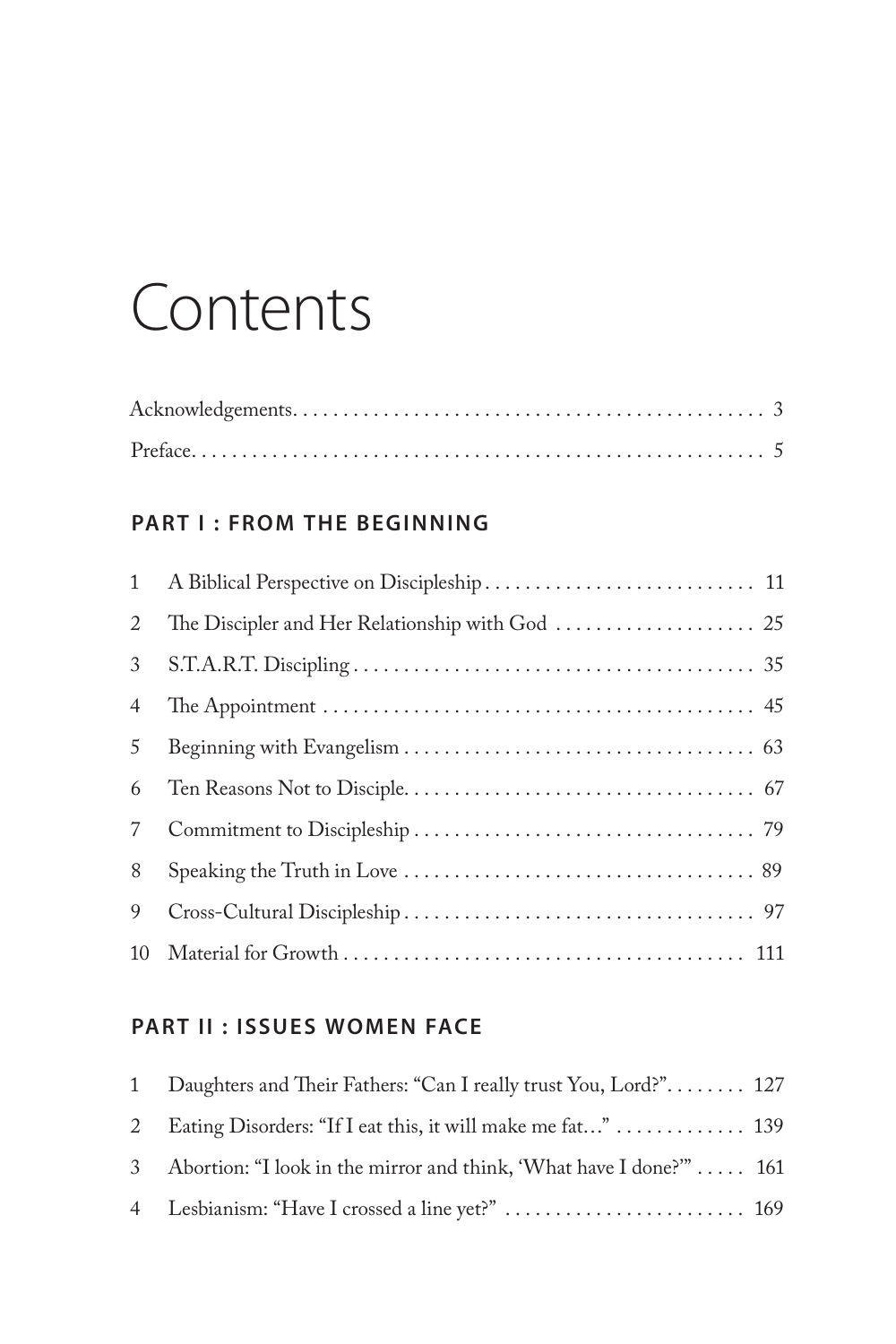#### CONTENTS

| 7 Imagination: "A woman's thoughts can be her ally or enemy" 199   |  |
|--------------------------------------------------------------------|--|
|                                                                    |  |
| 9 Sexually Transmitted Diseases: "Who's going to want me now?" 221 |  |

#### **PART III : COMMONLY ASKED QUESTIONS**

| 1  | "A woman asked me to disciple her, but what if I hardly know her?" 227                 |
|----|----------------------------------------------------------------------------------------|
| 2  | "How many people should I disciple at a time?"  228                                    |
| 3  | "What about group discipleship?"  228                                                  |
| 4  |                                                                                        |
| 5  | "Can I disciple someone of the opposite sex?"  229                                     |
| 6  |                                                                                        |
| 7  | "My disciple will not forgive people who have hurt her. What do I do?" 230             |
| 8  | "Can I use the same material for each woman I disciple?" 231                           |
| 9  | "My disciple is sexually active — what should I say to her?" 231                       |
| 10 | "What are some suggestions for spending time with my disciple?" 232                    |
| 11 | "How do I encourage my disciple to pray out loud?"  232                                |
| 12 | "What do I do if my disciple wears very revealing clothes?"  233                       |
| 13 | "How do I set good boundaries with my disciples?"  235                                 |
| 14 | "The woman I was discipling quit — now what?" $\ldots \ldots \ldots \ldots \ldots$ 236 |
| 15 | "I'm discipling too many women — what now?"  236                                       |
| 16 | "My disciple is heartbroken. How do I respond?"  237                                   |
| 17 | "What is accountability and how do I do this in discipleship?" 237                     |
| 18 | "My disciple is viewing pornography regularly. How do I help her?" 238                 |
| 19 | "Where do I find time to disciple when I have kids?"  239                              |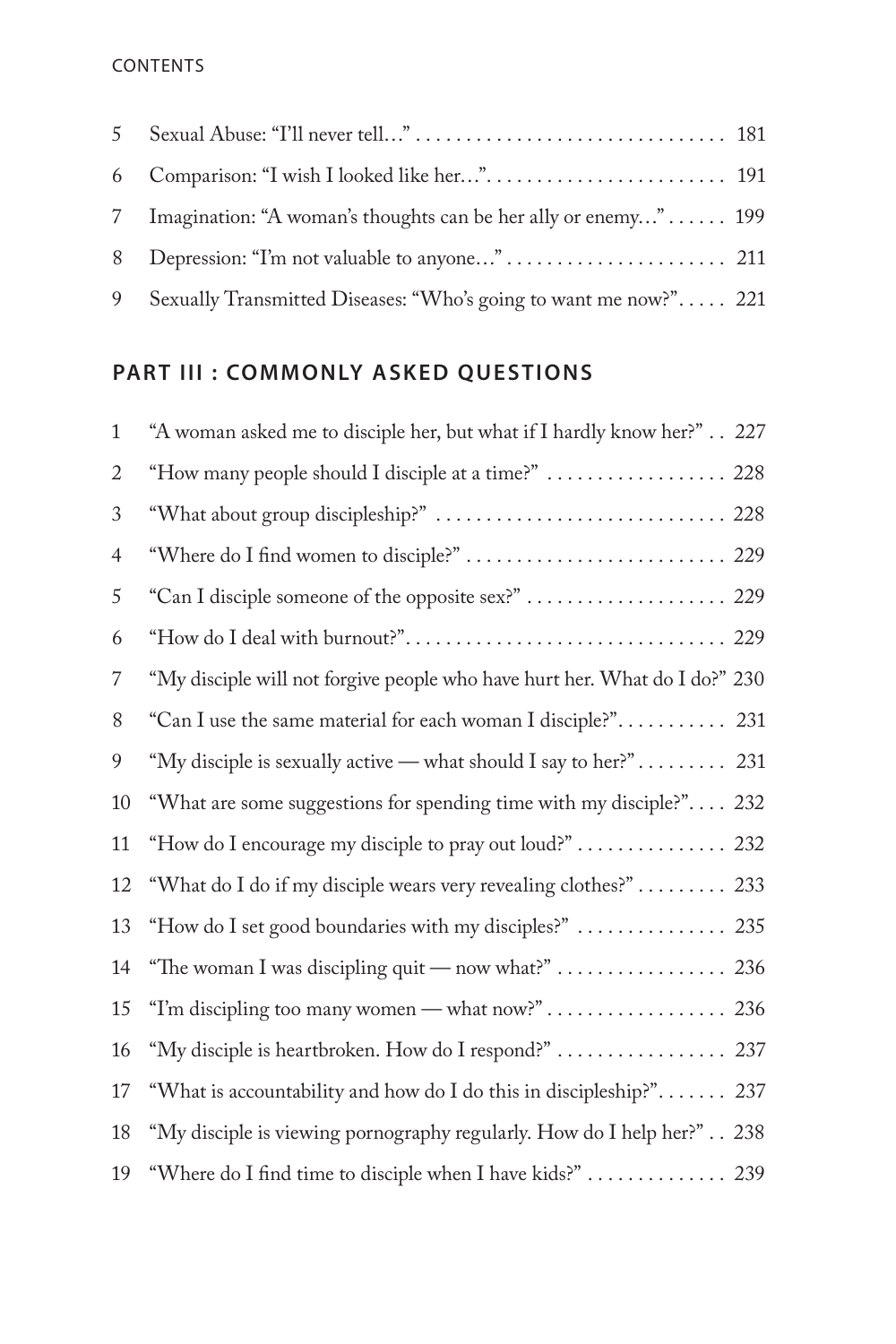

# From the Beginning

## Introduction

When I arrived at Christi's home, she greeted me warmly with a big smile, and I settled onto her couch next to my best friend, Cheri. We had both signed up to be in a Bible study during our junior year of college, and this was our first meeting. The group of about ten women talked freely about the Bible lesson Christi had prepared for us while we munched on snacks she had prepared for us.

While this Bible study was a wonderful place to grow in my relationship with the Lord, the real transformation happened in my one-on-one times with Christi. To see her interactions with her children, husband, and me were wonderful, powerful models of a Christian home. I remember her telling me stories about her missionary adventures in Kenya, and I determined I wanted to go on a mission trip somewhere overseas.I told her about how I wanted to share Christ with the women on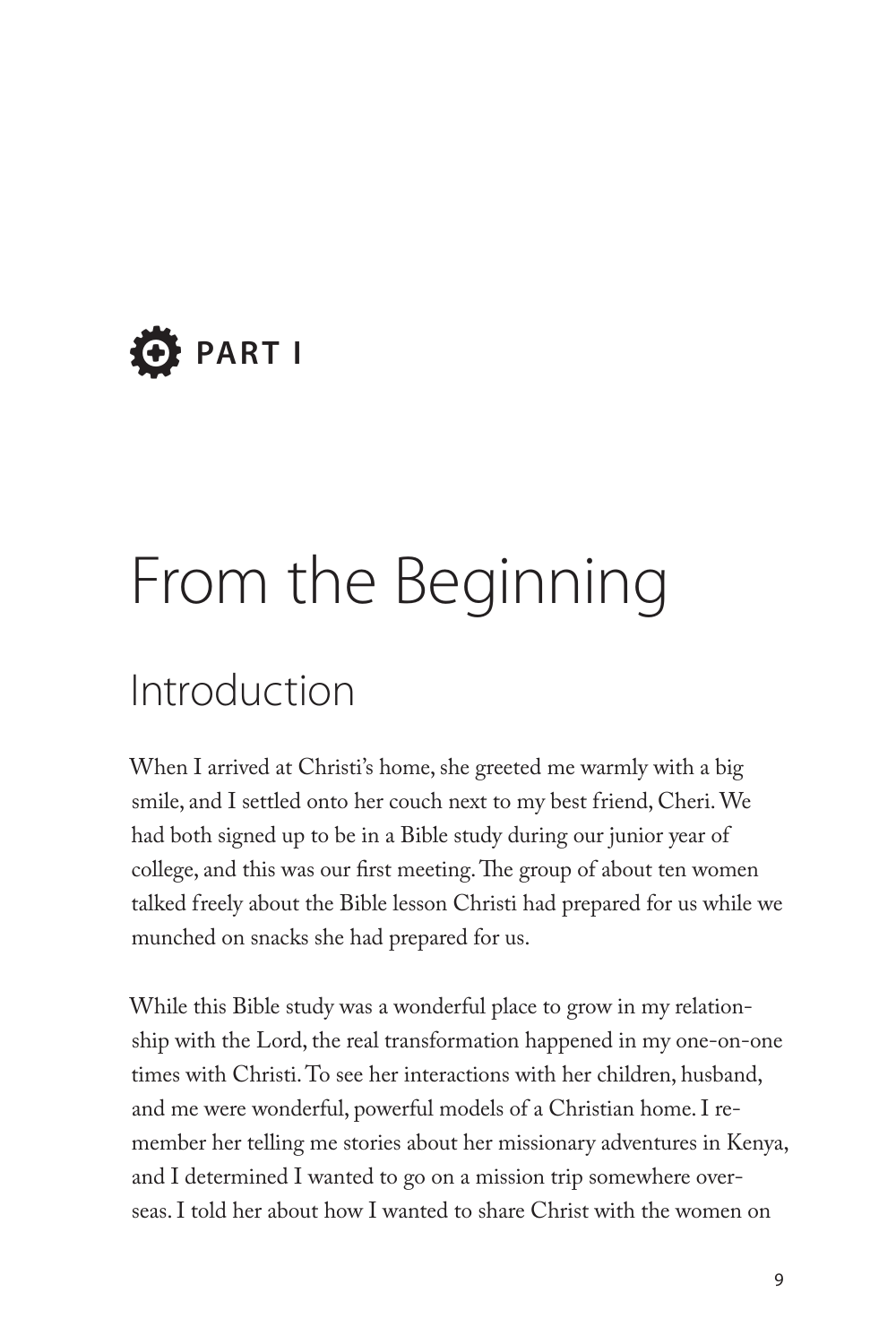my dorm floor, and she taught me, saying, "Lori, these are the questions college students are asking, so these are the verses you should memorize, and I will teach you an easy way to explain the gospel." I also talked with her about my struggles with my boyfriend at the time, and she lovingly walked me through that season.

Above all, Christi invested time in me. She let me into her life, taught me the Bible, and challenged me to share what I knew with others at college and around the world. Christi made a real difference in my life, and in the lives of plenty of other women, and I longed to be that type of loving, caring person in another woman's life.

Whether you are new to discipleship or have been discipling women for years, Part 1 will help give you some tracks to run on and perhaps some new ideas to use in your discipleship relationships. From what to talk about during discipleship times to fun things to do with your disciple, from material to teach your disciple to how to have difficult conversations with her, I desire for you to find encouragement in your discipleship endeavors.

Okay, let's get started!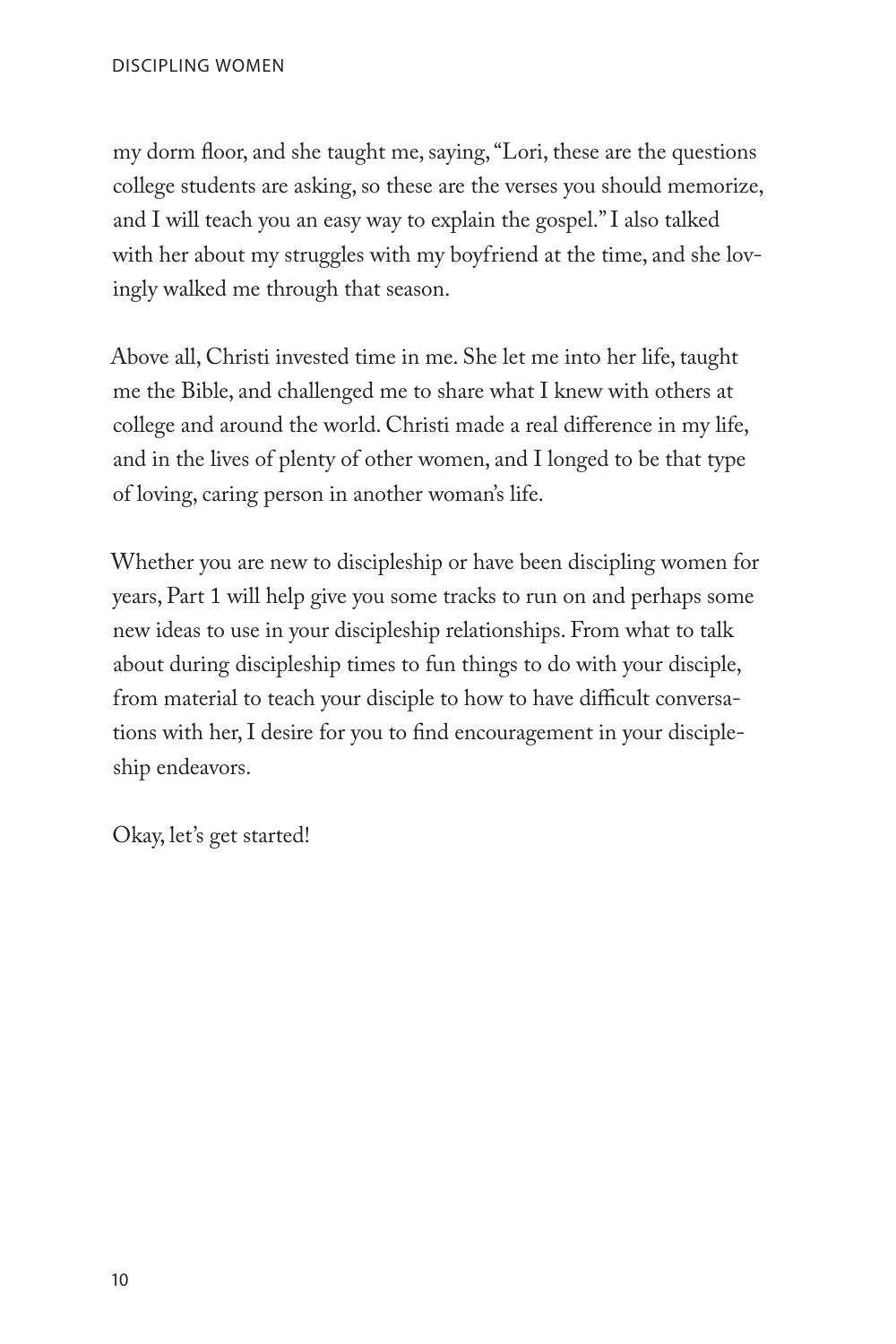

# A Biblical Perspective on Discipleship

I greeted Samantha as she walked in the door. She'd made an appointment to meet with me during a missions conference in Florida at which I'd spoken. She was a pretty girl with curly, dark brown hair and a bright smile. We sat on my couch and began to talk about the conference, the weather, and where she was from.

As I curled my legs up on the couch, she explained to me why she wanted to see me. "I can't stop cutting myself," Samantha said, her chin quivering. "I hate it, but when I get depressed or down about how I look, I just give in again."

I could see the scars on one of her arms, about 10 thin red whelps of differing lengths. I have to say it was a struggle not to let my jaw hit the floor. Even though I'd heard of this habit before, I would've never guessed that this sweet girl who sat with me on my couch, was strug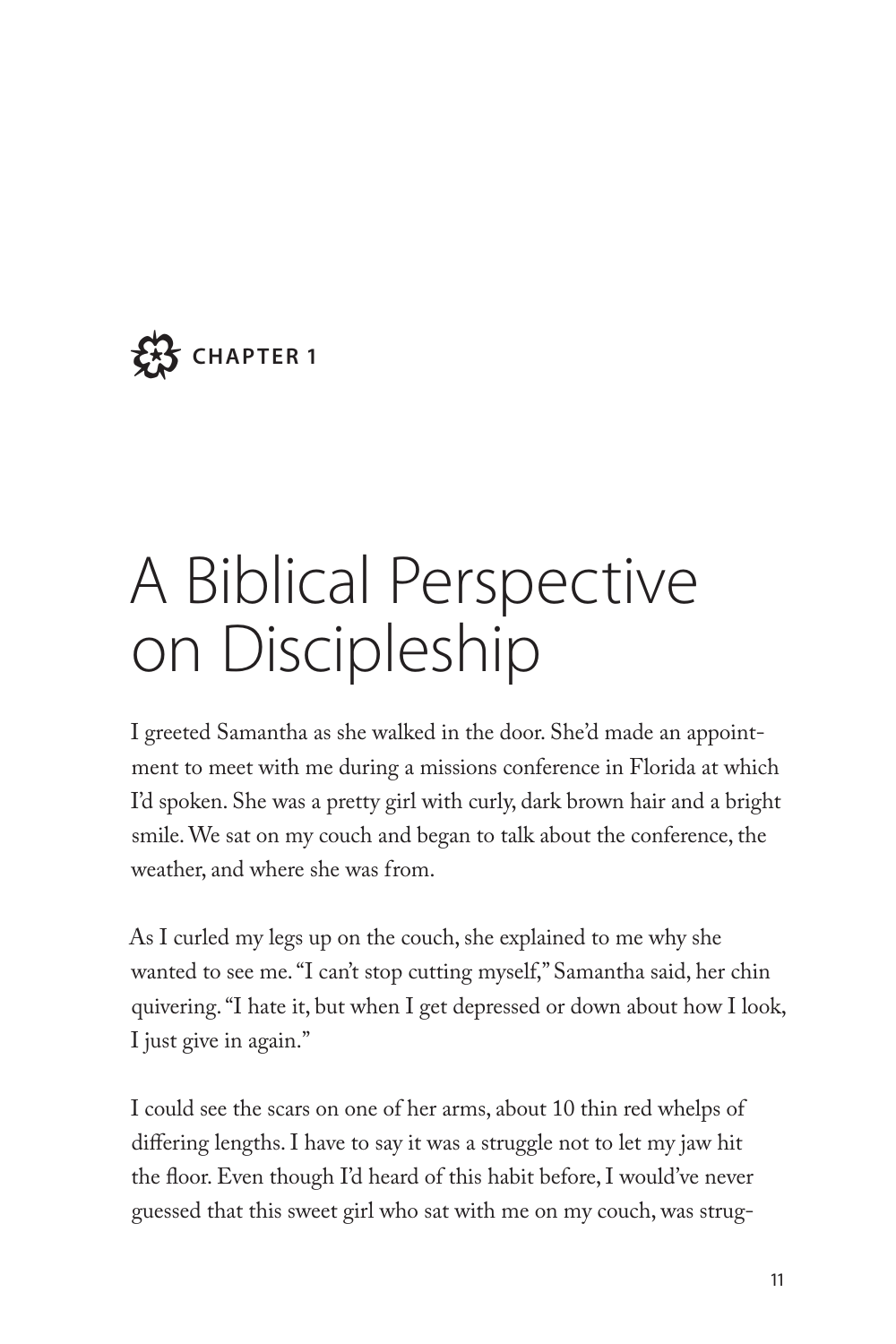gling with this. We talked at length about the issue, spent time in prayer, and even shed a few tears.

"Samantha," I advised her, "it is so important for you to talk regularly with someone in your life back home. You've already told me you want to grow in your relationship with God and make a difference for Him. You need to get into a discipleship relationship."

"A what?" Samantha asked.

"A discipleship relationship," I said again.

"What is that?"

Samantha had put her faith in Christ years before, but she had never been discipled. Even though she could rely on Christ for everything, no one had walked with her and helped her mature spiritually. After I explained what discipleship was, she was excited at the prospect of an older woman who would disciple her in her walk with God.

As she walked out the door I couldn't help but wonder how her life might have been different had someone discipled her through the years. Perhaps if someone had taught her the lesson of Psalm 139 that she is wonderfully made by God, she would not have struggled with such low self-esteem. Perhaps if someone had taught her years ago that her body is the temple of the Holy Spirit, she never would have begun the habit of cutting herself. Perhaps if someone had taught her how to walk intimately with God, she could have gone to Him with her struggles instead of taking them out on herself. Perhaps …

The good news is that Samantha is still relatively young. She has her whole life ahead of her. She can make it, be discipled, and begin to walk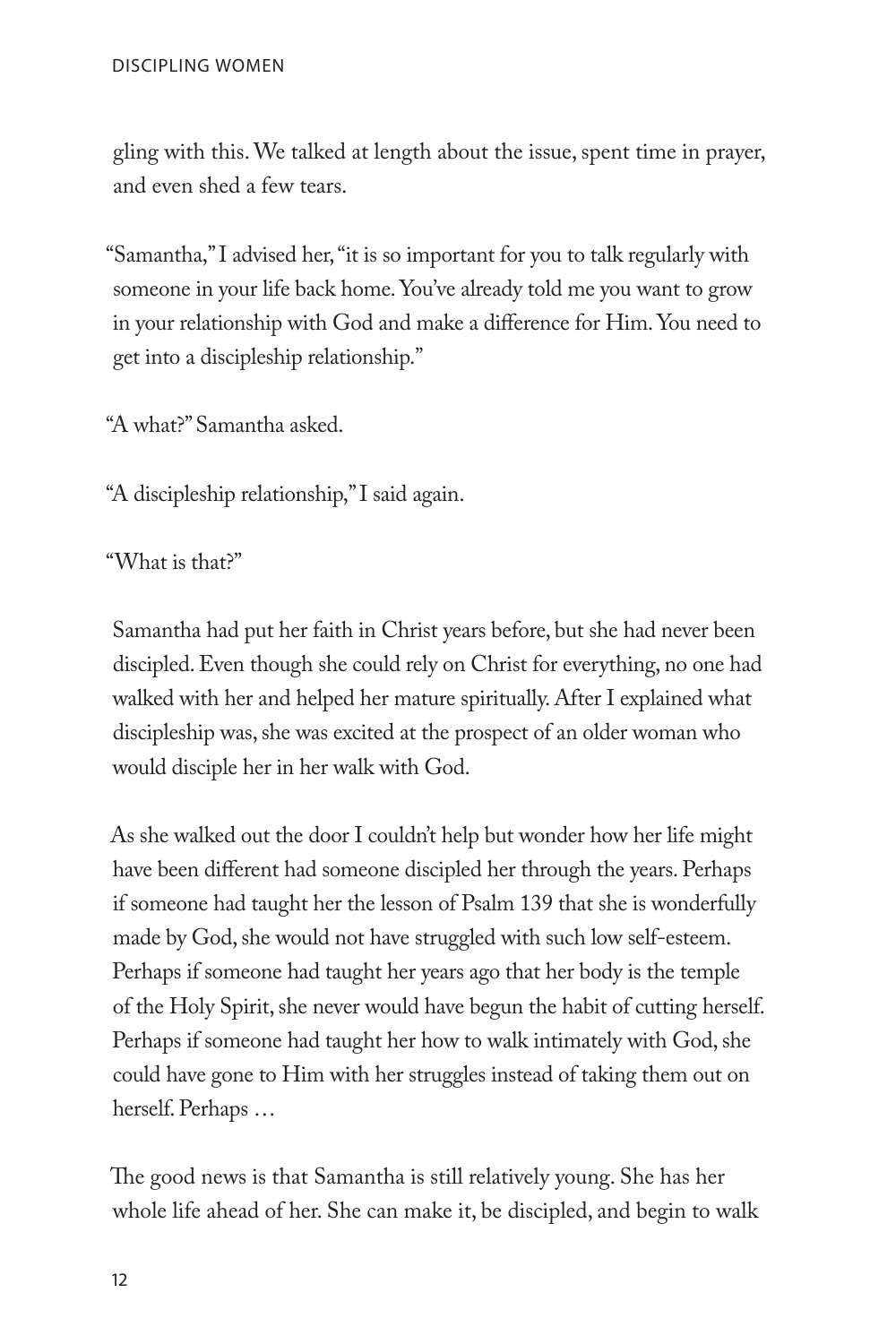with God in a whole new way. Unfortunately, though, the old scars will always be there.

There are thousands of Samanthas who need a woman to come alongside to love them, care for them, and encourage them in their walk with God. You and I have the ability to be that loving discipler in their lives. We don't have to have all the answers; we don't have to be the "perfect" Christian. We need only be willing to be used by God to embrace another woman in the holy endeavor of discipleship.

## What is Discipleship?

Discipleship is a ministry whereby a more mature believer builds an intentional relationship with a less mature believer (relatively new to the faith, or saved but with little to no growth) for the purpose of teaching the content of the gospel and demonstrating the Christian lifestyle.

#### What it's not

- \* Professional counseling in which a person might need medication
- \* Mentorship or a Big Brother/Big Sister program- although some things may overlap
- \* Pedantic dissemination of facts, which is mere academia or a transfer of knowledge
- \* Evangelism
- **\*** Picking someone up for church every Sunday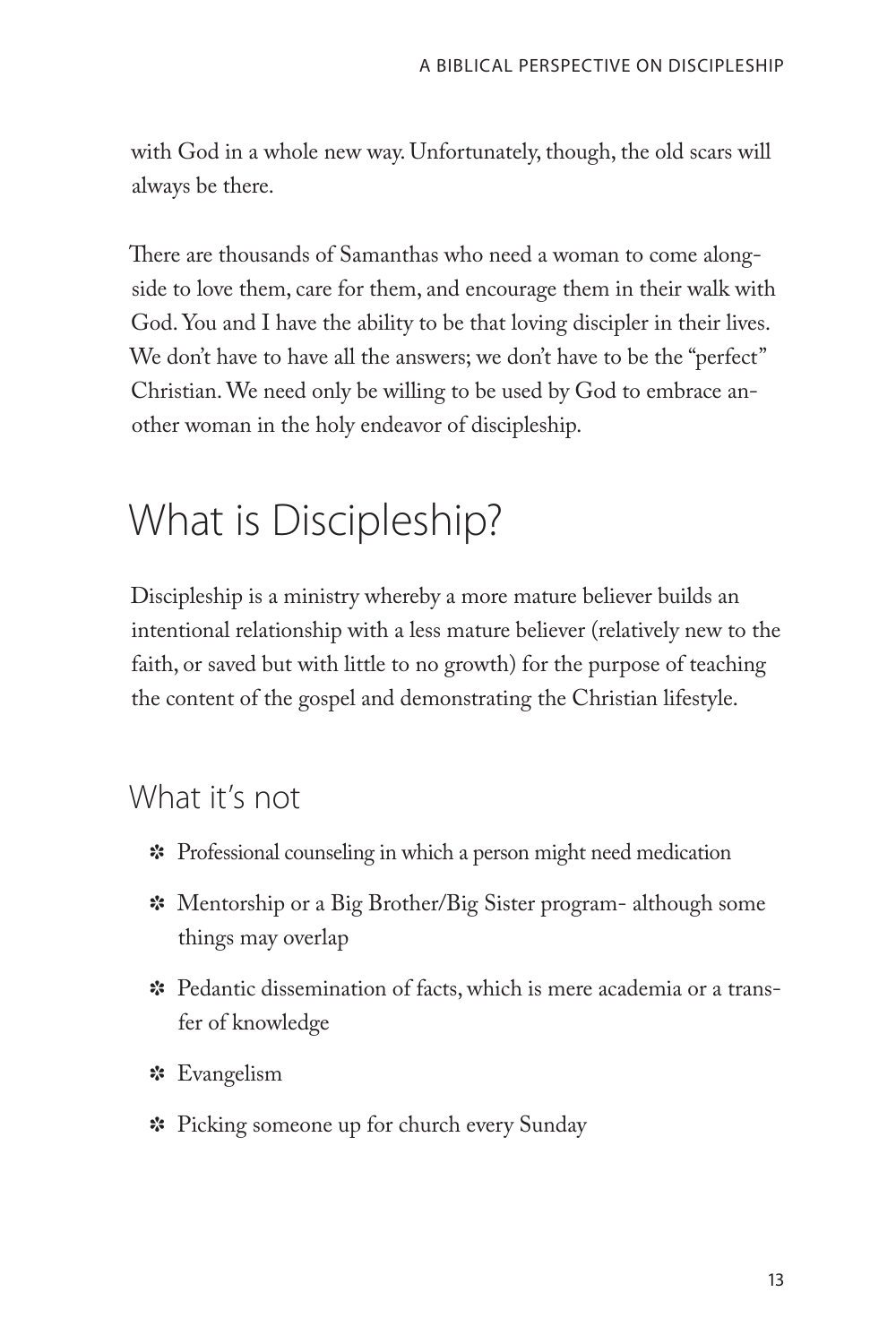#### What it is

#### **☆** Intentional

- \* A goal-oriented objective toward which the discipler aims. Discipler seeks to accomplish something specific in the life of another. Goals are measurable. One measure may be the evolving of the disciple into a discipler.
- \* Teaching characteristics of faith such as holiness, righteousness, and eternal perspective.
- \* Teaching disciplines of faith such as witnessing, tithing, and missions.
- \* A spiritual endeavor of investing, teaching, and encouraging another person toward Christ and others.

More than just a weekly appointment, discipleship is a life rub-off. It's spending time together and walking through life together, because certain life lessons are more caught than taught.

For example, one day I was at a Lowe's home improvement store with Amanda, a woman I discipled. As we got our paint mixed, I began talking about Jesus to the employee attending us. We had a great conversation, and I was able to tell him that God loved him and desired a personal relationship with him. Of all the lessons I taught Amanda during our weekly discipleship time what she remembered most were the lessons she caught when we were simply following Christ together.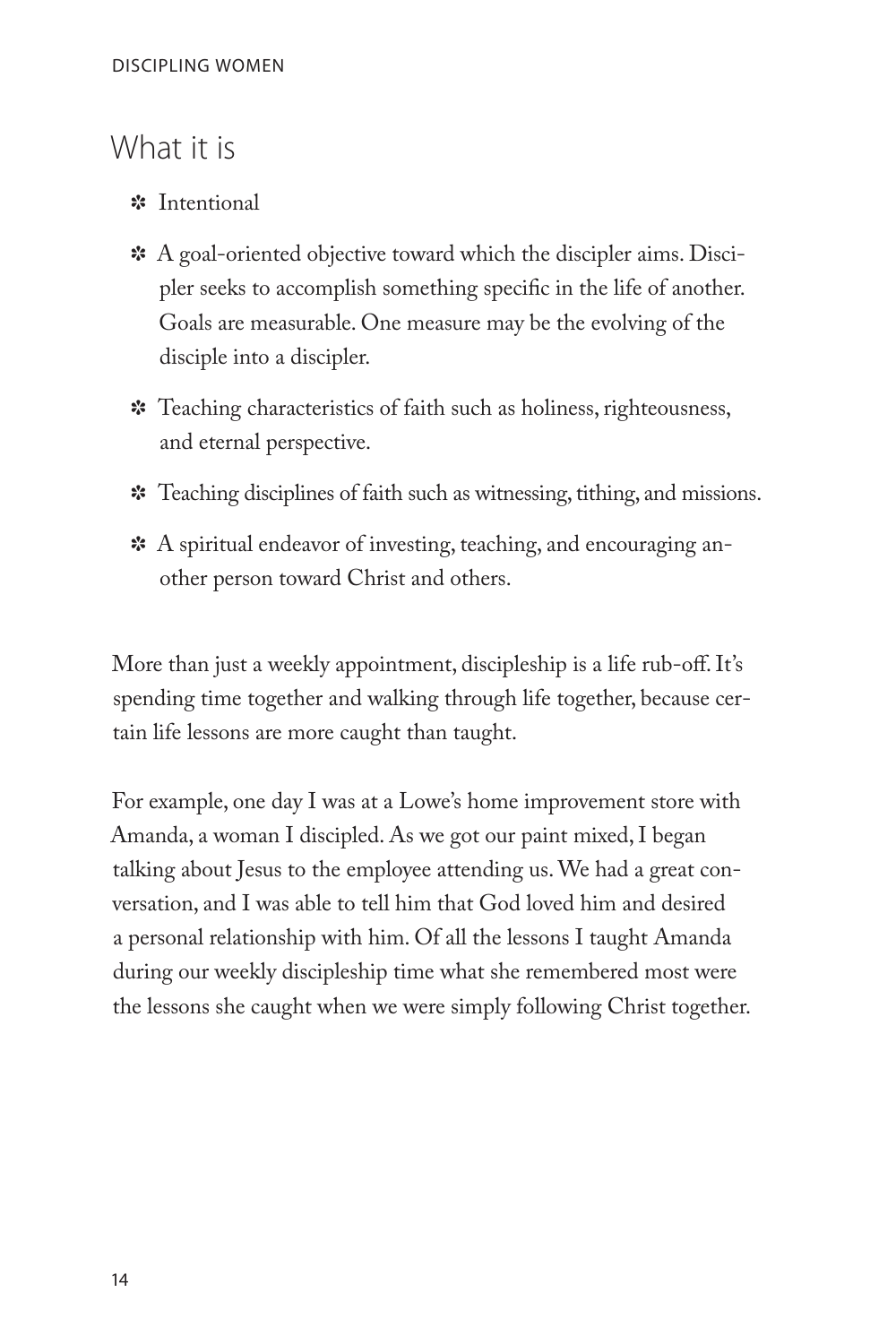### Why Disciple?

#### Old Testament

In the Old Testament, "discipleship" was at the heart of Jewish faith. It was a function of the family under the father's leadership and, following the captivity, a function also of the synagogue. Fathers were instructed to teach their children the Law of Moses — how to honor and please the Lord, and how to follow His commandments:

"And these words which I command you today shall be in your heart. You shall teach them diligently to your children, and shall talk of them when you sit in your house, when you walk by the way, when you lie down, and when you rise up" (Deuteronomy 6:6,7; NKJV).

In instructing Aaron and his sons in their priestly duties, God said, "You must teach the Israelites all the decrees the Lord has given them through Moses" (Leviticus 10:8-11, NASB).

In Jesus' day, the family and the synagogue remained the central forum for learning and teaching the principles of the community of faith. Until the final year of His ministry, which Bible scholars call "the year of opposition," Jesus regularly taught in the synagogues: "He went to Nazareth, where he had been brought up, and on the Sabbath day he went into the synagogue, as was his custom" (Luke 4:16, NIV).

#### New Testament

Jesus made the invitation to be a learner personal when he asked certain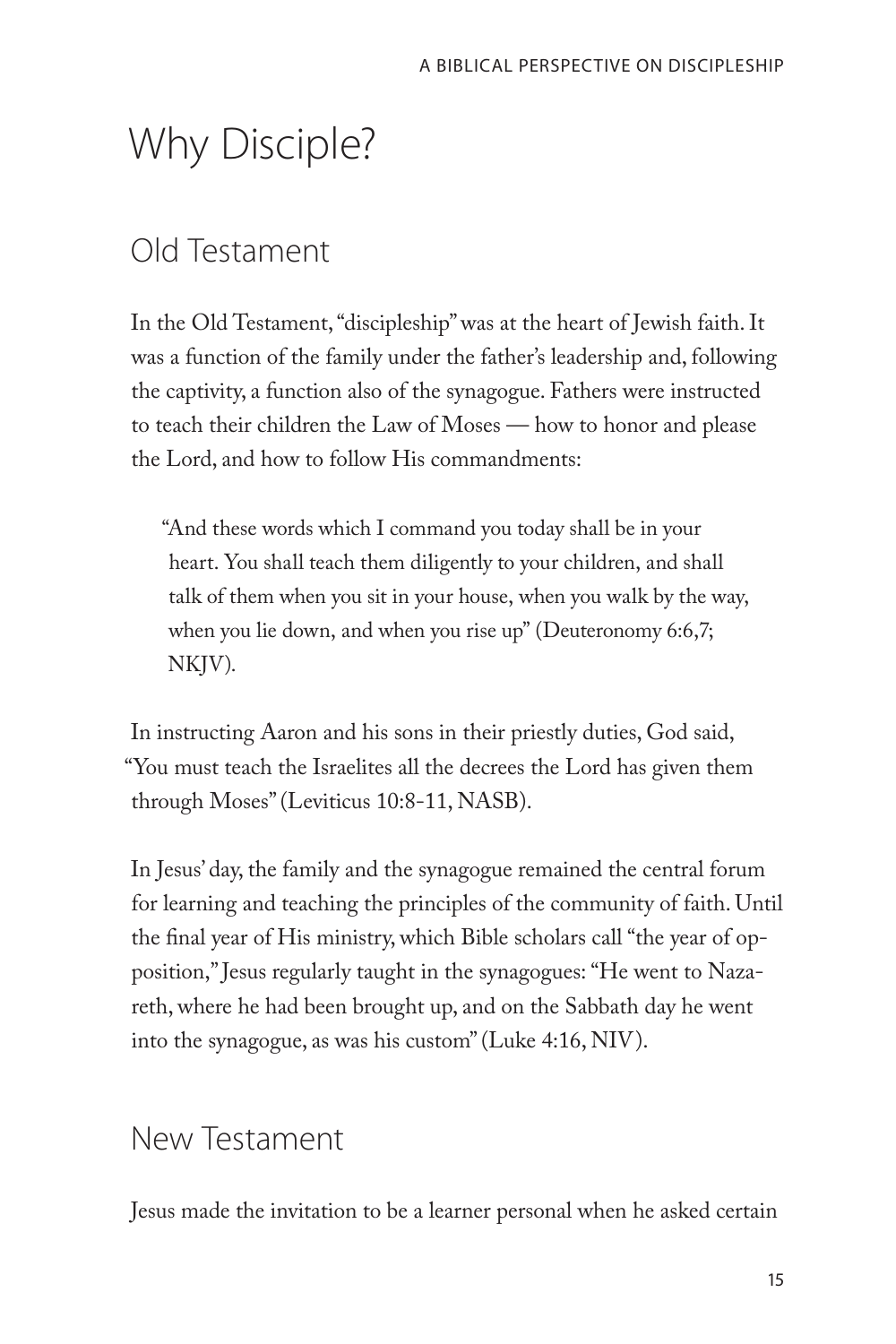## What Is Unique About Women Discipling Women?

This is a difficult question to answer, since it's all I've ever known. This has been my life's work, and consequently it's a challenge for me to talk about what is unique about it. I've always had a woman discipler and only disciple women myself. However, a few things do come to mind.

First, women don't need to go out and play a sport together to feel a bond. We can feel bonded simply by sitting in a coffee shop and crying at some point in our time together. Second, the unique struggles we face — the sheer amount of time we give to food, caring for children, self-esteem, and hormone swings — all play into women's discipleship relationships. Third, we are more verbal in our makeup, and thus will talk a good deal about what we are learning, experiencing, and feeling. Talking and self-disclosure are non-negotiable.

## Helpful Terms

The terms listed below will be used throughout the book. I've defined each one to help you better understand my intentions as you read.

**Disciple** — the learner in the relationship or the woman being discipled. This woman is responsible for taking the things she learns and investing them into another at some point down the line. As Chris Adsit says in his excellent book Personal Disciplemaking, "A disciple is a person in process who is eager to learn and apply the truths that Jesus Christ teaches him, which will result in ever-deepening commitments to a Christ-like lifestyle."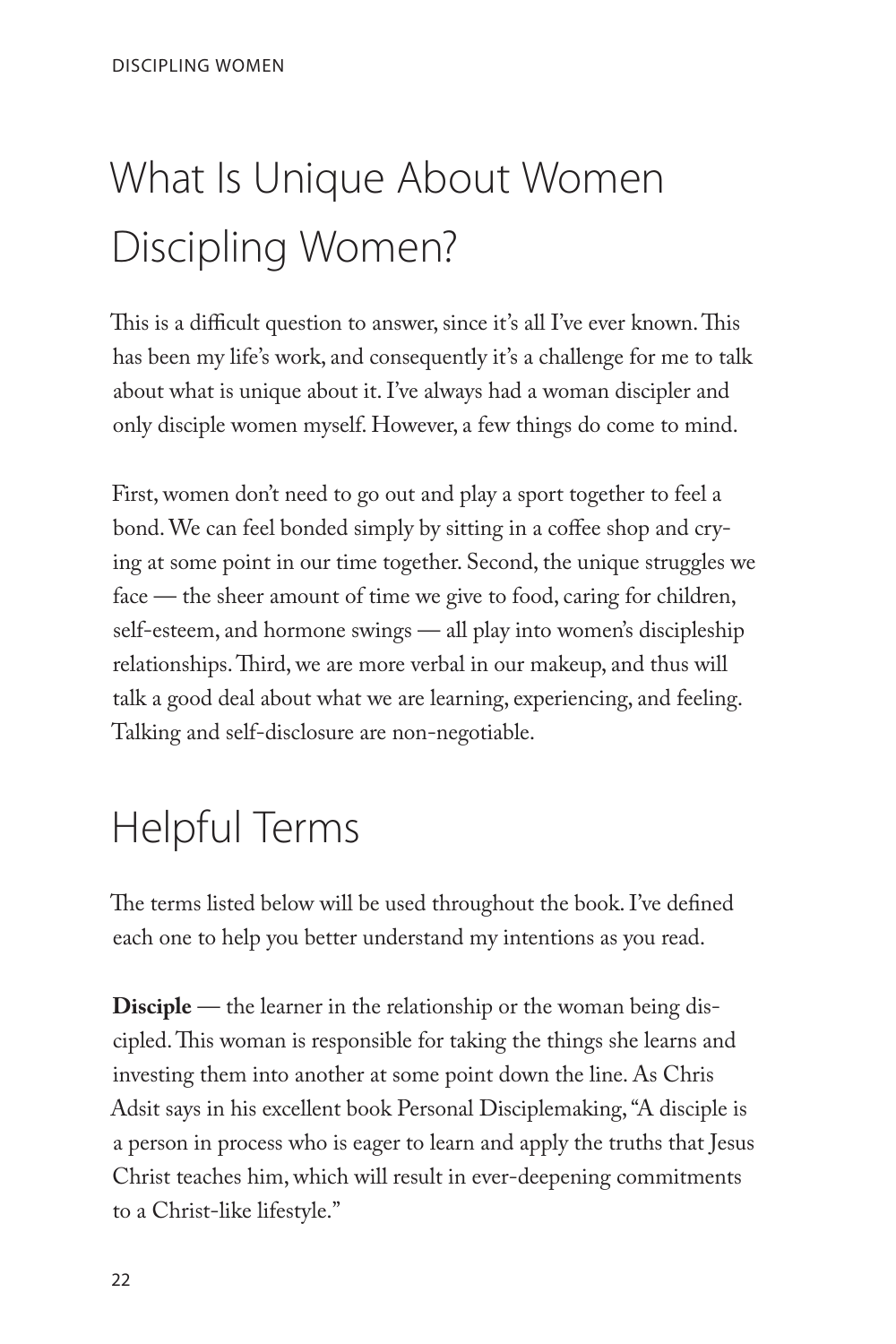**Discipler** — the teacher, or the woman who is discipling another woman. As the leader in the relationship, she is responsible for loving, encouraging, and patiently walking alongside the disciple in her spiritual walk.

**Discipleship Appointment** — a regular time at which the disciple and discipler meet. This could perhaps be a weekly or bi-weekly appointment in a one-on-one or small-group setting. The time frame, depending on schedules, could be an hour or two and is spent in prayer, teaching, and training the disciple in basic skills such as faith sharing and discipling. This time is also used to study the Bible, hold each other accountable, and do outreach together.

**Discipleship Chain** — the term used to describe a scenario in which a woman is discipling a woman who in turn is discipling another woman. We see this example in 2 Timothy 2:2: "And the things you have heard me say in the presence of many witness, entrust to reliable men who will also be qualified to teach others" (NIV). To illustrate:

#### **Paul > Timothy > reliable men > others**

This would be a four-deep discipleship chain. One of the primary goals in discipleship is that the woman in whom you're investing your life will turn around and invest in the life of at least one other woman as well.

## Why Not?

I think there are a variety of reasons that women don't engage in the discipleship endeavor. These include: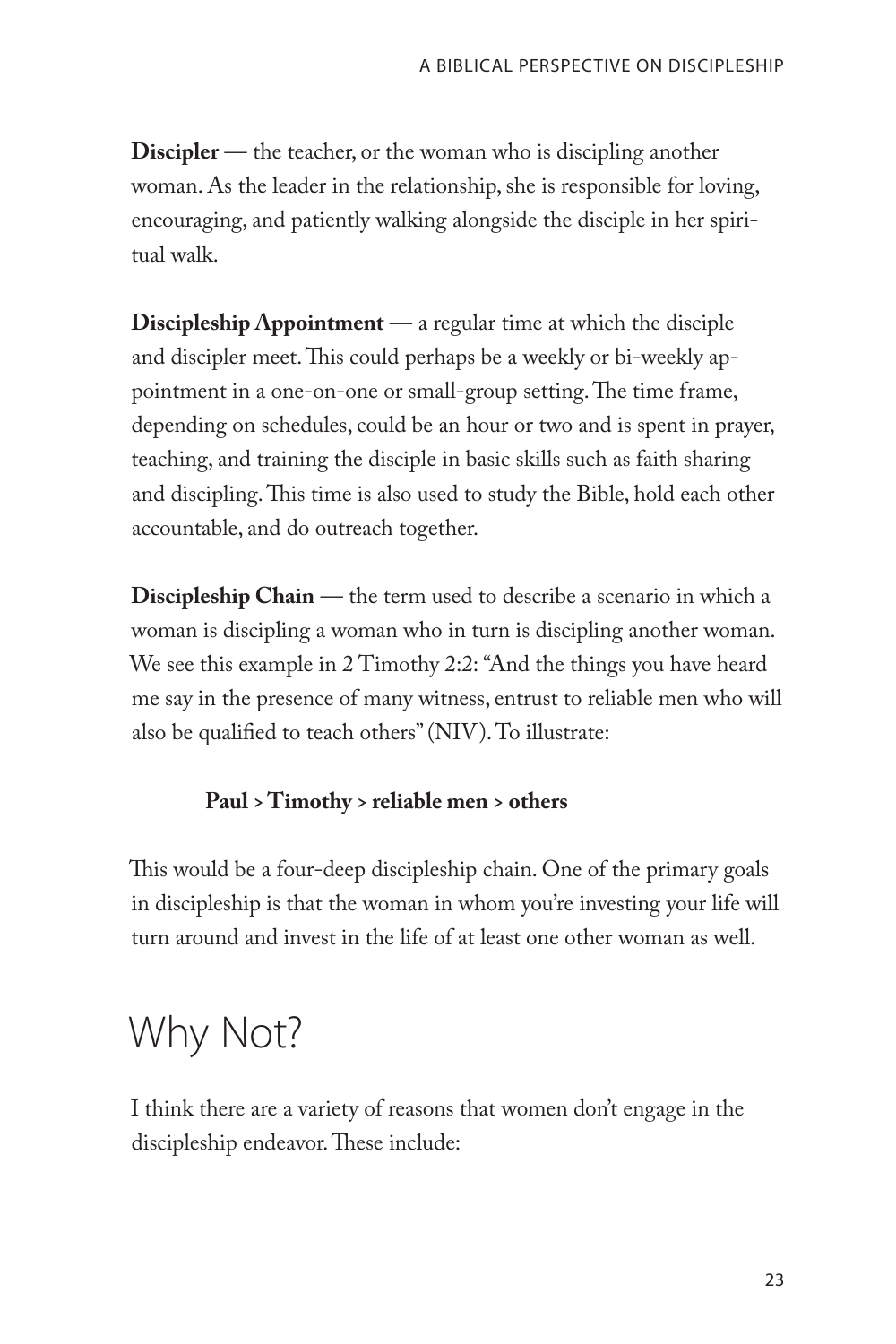- **\*** Lack of knowledge
- \* Absence of a positive discipleship model
- \* Time crunch
- **\*** Feelings of inadequacy
- **\*** Lack of eternal perspective
- \* A church without a structure for discipleship relationships

My hope is that through the pages of this book, I'll be able to dismantle some of these seeming roadblocks and give you the encouragement to embrace anew the privilege of discipleship.

## In Summary

Making disciples is not simply a good idea; it is a biblical mandate with which we as believers have been entrusted. We need to share our faith and make disciples of the next generation of believers. We have the help of the Holy Spirit working powerfully within us and other fellow believers beside us. Ensuring that evangelism and discipleship are not just a job (if you're in full-time vocational ministry) will ensure that ministry is an overflow of your life, not just a task to accomplish from 9 to 5 (or 9 to 9 for some of us!). Through the course of this book, we will learn to remove roadblocks to discipleship and be encouraged to begin walking alongside one another in discipleship right now!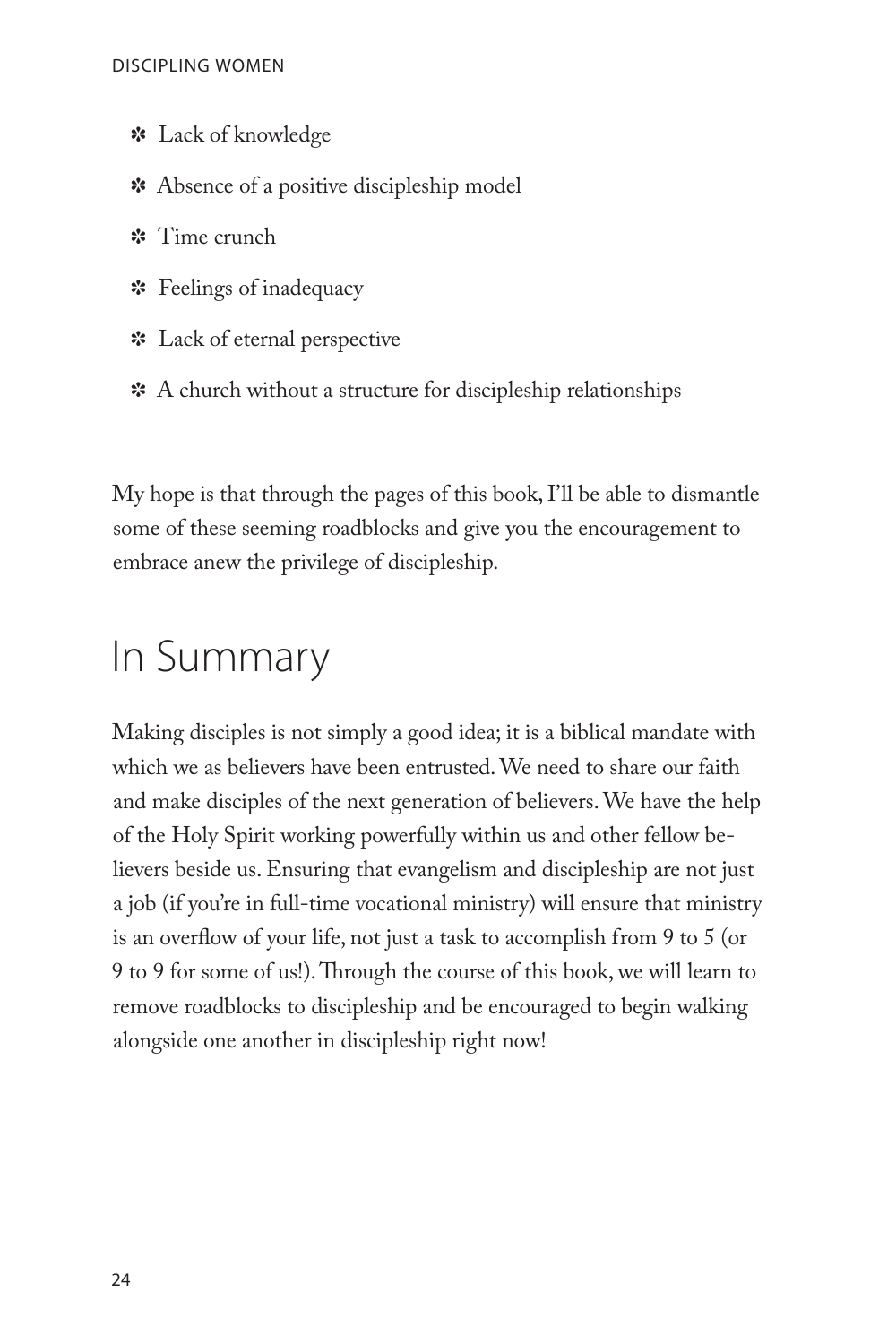

# The Discipler and Her Relationship with God

"When is this going to be over?" I thought to myself. I'd been meeting with Stephanie for almost an hour. I kept secretly glancing at my watch, waiting for the minutes to tick by.

It wasn't that she was boring or that I was tired; I was simply a bit off that day. I didn't have much to offer. I felt spiritually dry. Carrying the weight of unanswered prayers, unconfessed sin, and a burdensome schedule that had squeezed God out had led to this empty, spiritual hole in which I found myself. Yet life goes on, and today was the day I normally met Stephanie at a Chili's restaurant for our regular discipleship time. So here we were. I was her "spiritual" leader — and yet I felt she could probably teach me more that day than I could teach her.

For various reasons, there will be times when we feel far from God or are not as in tune with His voice and leading as we would like. Over the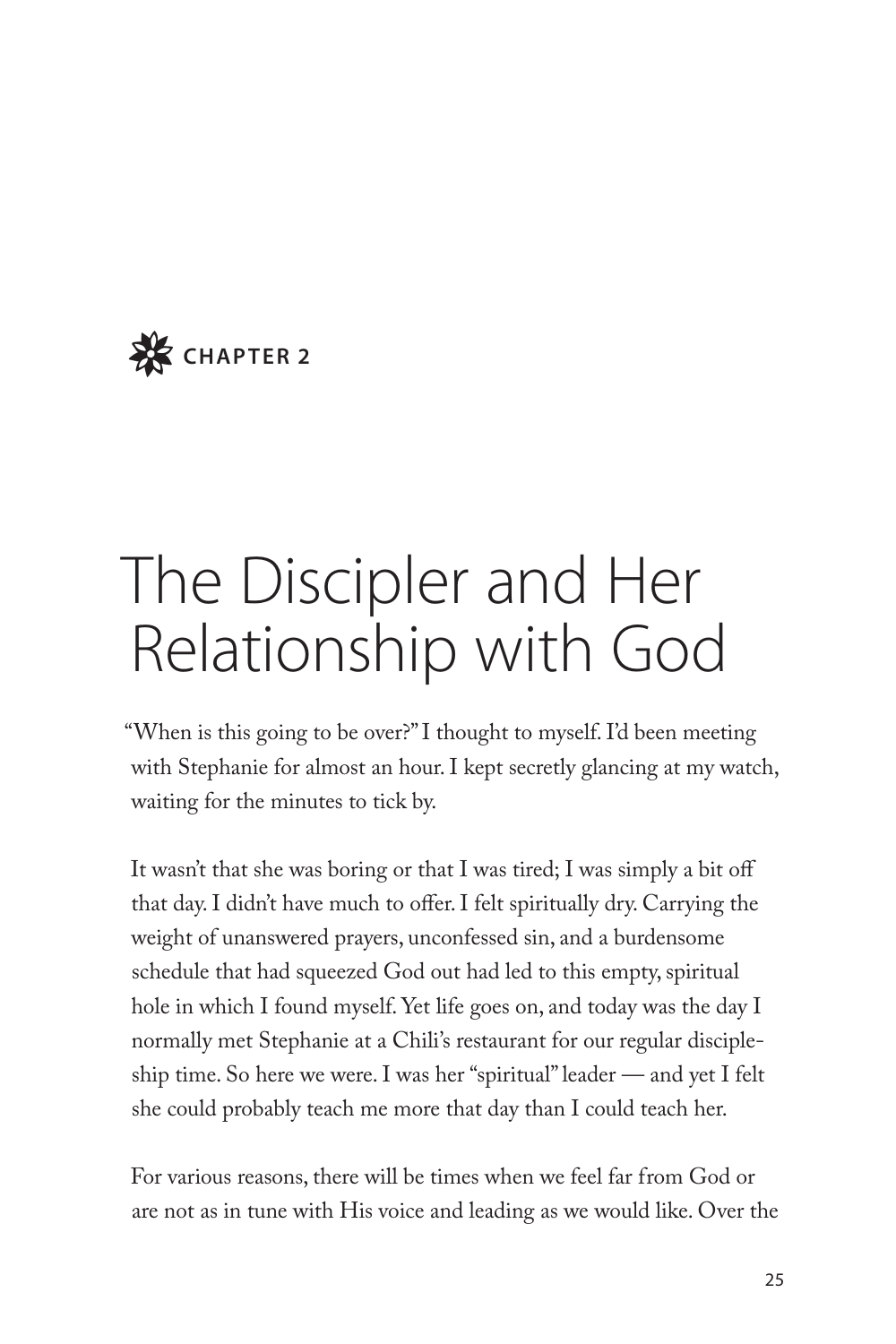years I have noticed that when I feel this way, it affects my discipleship relationships as well. Feeling as if I have nothing to offer and few (if any) encouraging words is a direct result of feeling distant and discouraged in my own relationship with the Lord. Below are a few suggestions I've learned over time that may help you put your focus back on the Lord when you feel it has drifted.

## Growing with God

#### Time with Him

Spending regular one-on-one time with the Lord is the primary way we can grow closer to Him. Just as spending time with a new friend or significant other will enable the relationship to grow deeper and more special, spending regular time with God will allow your spiritual relationship to deepen and mature.

Through the years, I've spent this time alone with God in various ways. There are many ways to spend time with God, but always be sure to include time for reading and meditating on His Word, and communicating with Him. Currently, I begin my time with God by reading the One Year Bible. As I read the different passages, I desire to learn new things about God. I also spend time looking for ways to apply what I am reading to my own life. I might read a verse that encourages me, strengthens me, or corrects an area of my life or behavior. I then spend time writing to the Lord in my journal (I have tons of these journals, all stashed in boxes under my bed). I write to Him about my feelings, things in my life for which I am thankful, and words of surrender to His plans for the day. I sometimes sing worship songs, get on my knees to pray, or memorize a verse.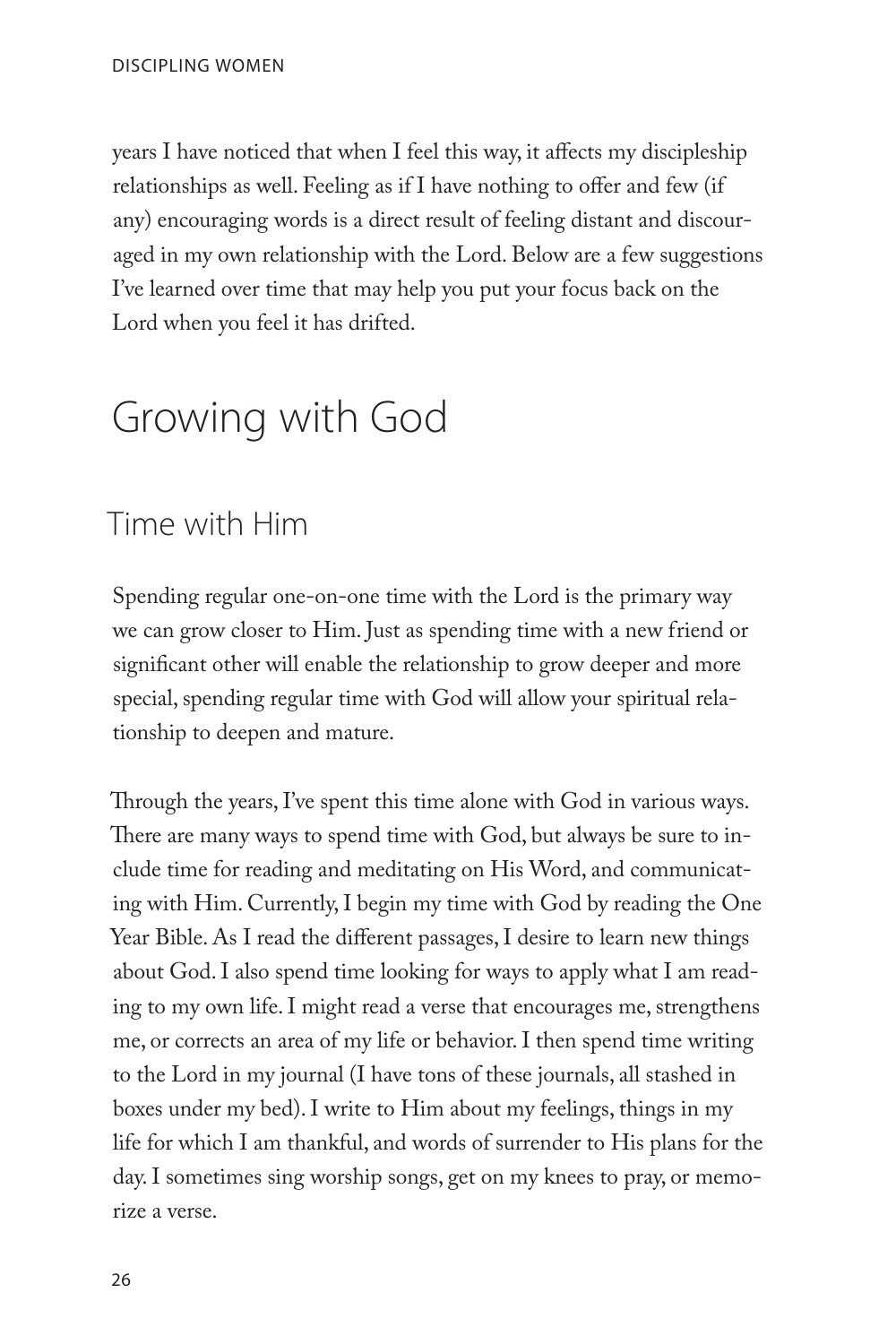## In Summary

Maintaining a vital, close walk with the Lord needs to be the top priority in your life, whether you are discipling a woman or not. However, it is all the more important if you are discipling a woman. Spending time with Him on a consistent basis, and engaging in spiritual disciplines such as fasting and Scripture memory, can help deepen your love relationship with God. A good understanding of common pitfalls in our relationship with God, such as living off yesterday, not being authentic, and hidden sin in our lives, will help us guard against these things in our own lives. God wants our heart to be steadfast in love with Him. After all, it's not our good works and tons of disciples He is ultimately after it's our heart.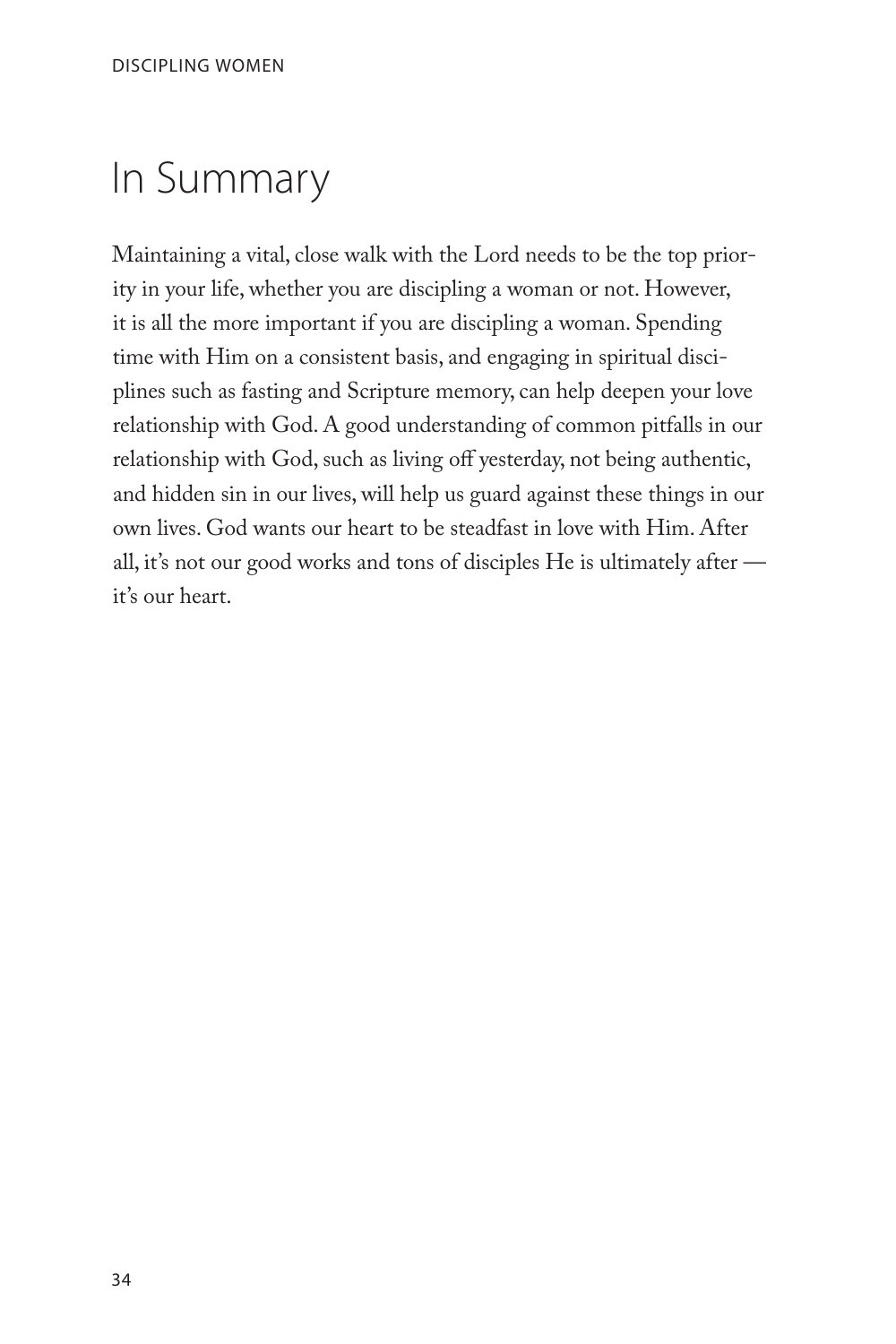

# S.T.A.R.T. Discipling

While there are probably dozens of attributes one can look for in a woman to potentially disciple, five of the foundational characteristics to identify are: Spirit-filled, teachable, available, reliable, and able to transfer what she learns. We have a limited amount of time each day to dedicate to discipling women. Because of this limited time factor, we need to be careful in our discipleship choices. A helpful acronym to remember when deciding who to disciple is S.T.A.R.T. — knowing what to look for before you begin discipling someone.

## Spirit-Filled

When you desire to begin discipling, it is important for you to look for a woman who is Spirit-filled, meaning she asks God to be in control of her life and direct her path step by step each day. This is a woman who wants to follow Christ and seeks to learn and grow in her relationship with Him. She displays a life surrendered to the Lordship of Christ.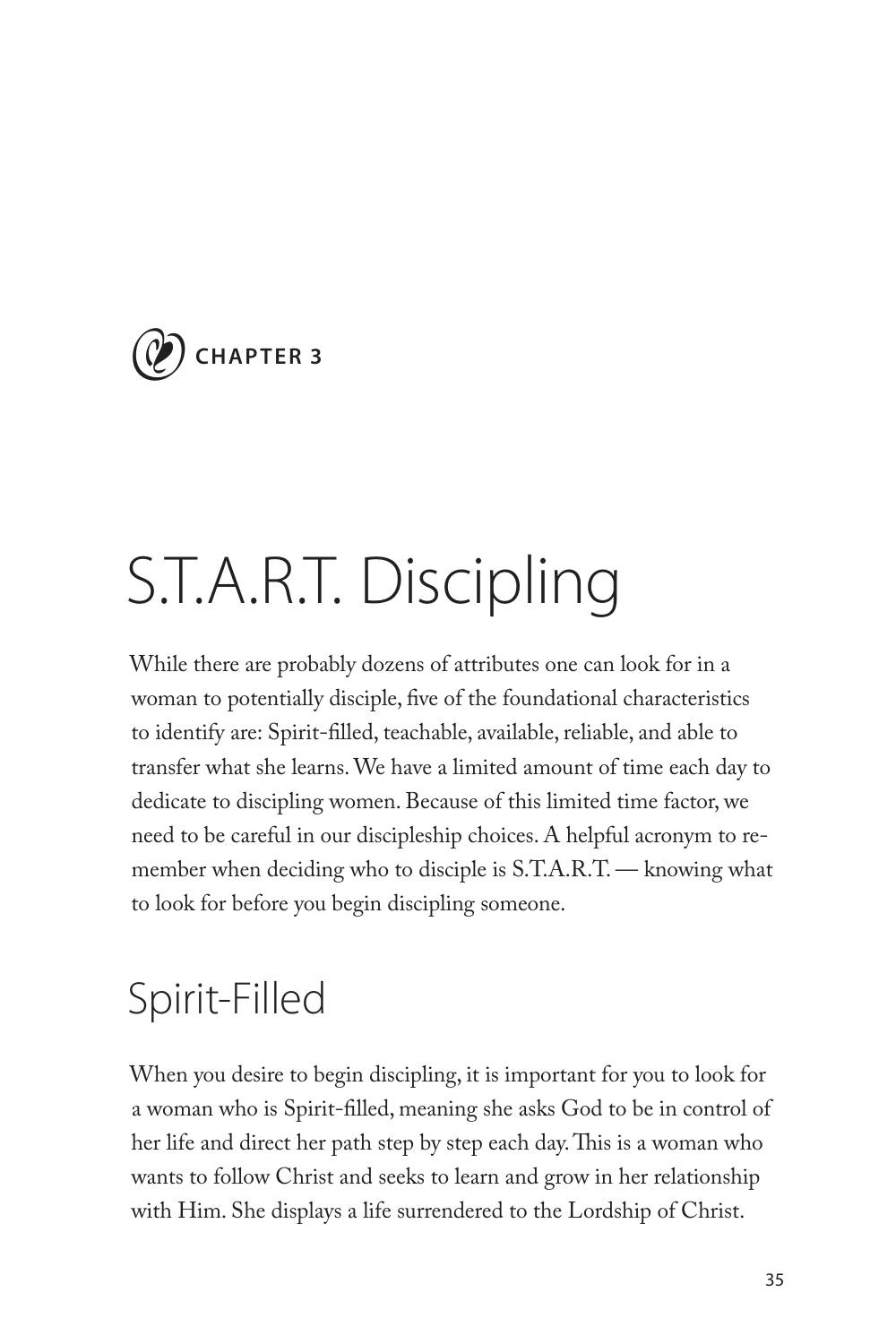She is willing to follow the voice and promptings of God when it is easy as well as when it goes against her own will.

Look for clues to this in her life. Does she pray? Has she mentioned something in her life she is struggling with and for which she is seeking God's help and direction? Has she mentioned an example in her life where she felt God was prompting her to do something that took a step of faith, and did she follow through?

Discipling a woman who is not Spirit-filled will feel like a dead end. If she does not want to follow God wholeheartedly and follow His leading in different situations, or if she senses God is wanting her to take a step of faith and she flatly refuses, you will begin to wonder why you are discipling her. The reason we disciple women is to help them look more like Christ and be able to disciple others in the future. Not being Spiritfilled blocks both goals.

## Teachable

Discipling women who are teachable is another key characteristic to look for when deciding whom to disciple. You want to disciple women who are willing to be taught new things, and who are open to correction and wise counsel. If she does not have this character trait, you're going to have a tough time teaching her anything new, especially if it means some type of necessary change in her life.

To many women, discipleship sounds fun at first. It's a blessing to have another woman care about you, spend time with you, and teach you things from the Bible. But when you come across a passage that signals a need for change in her life and she is consistently resistant, it will be tough. If you notice a personality trait that needs attention, and she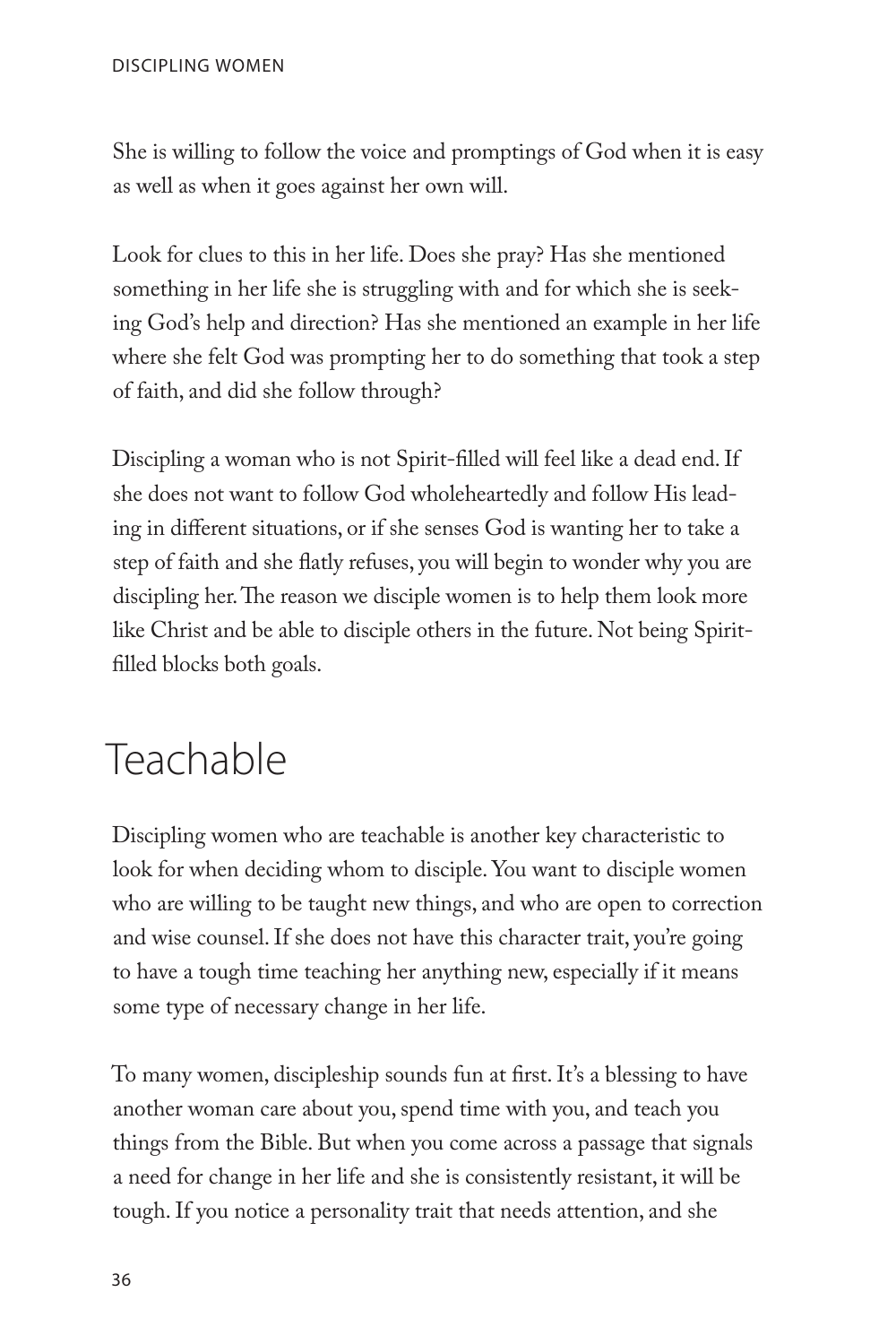

# Issues Women Face

## Introduction

Because of the nature of discipleship relationships, we will often have a deep connection with the women we disciple. As we pray for them, encourage them, and hope for them, we will develop an ever-deepening desire to see them become all they can be in God's kingdom. So when your disciple shares with you a deep issue in her life, I want you to be equipped to know the next step to take — to know how to respond, how to help, how to point her in the right direction for healing, and how to continue to walk alongside her as her discipler, cheerleader, and friend.

When your disciple reveals a deep issue such as depression, sexual abuse, or a past abortion, you may feel inadequate to deal with such issues. I understand, as I have been there countless times throughout the years. I remember several occasions where I would meet with a woman who confided in me about a particular issue or struggle, and I would imme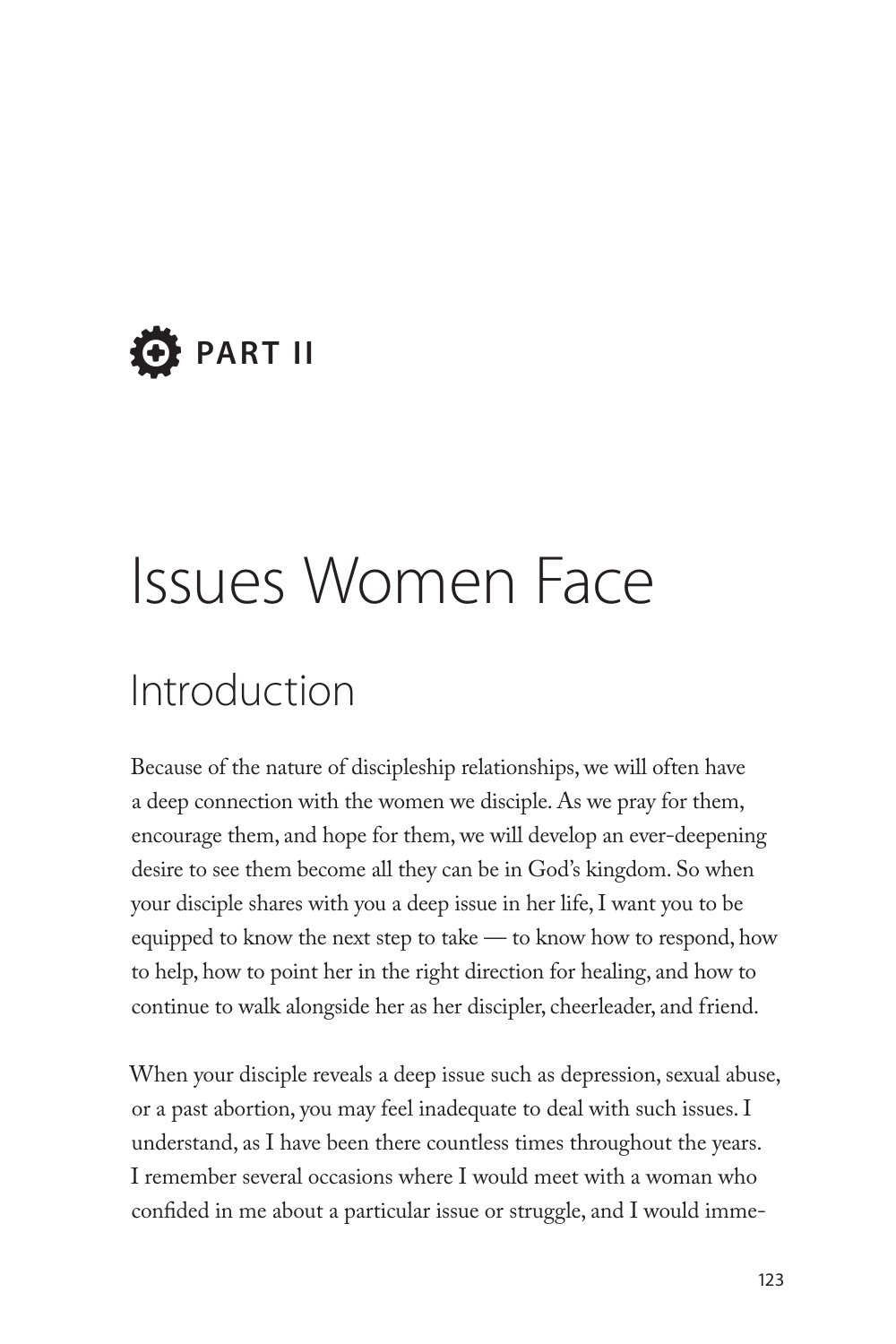diately pray in my heart, "Oh, God, help me — give me your wisdom. I need your help ASAP."

These next few chapters are written for just those moments. In those situations, you may find yourself with no idea what to say or do next. As you read each chapter, please keep a few things in mind.

First, it is okay not to have the answers. No one, no matter how long they have been discipling others, is equipped in very circumstance. So let yourself off the hook. You are not Superwoman, and it is perfectly fine to say, "I don't know, but I want to help."

Second, you and I are not professional counselors. Okay, maybe a few of those reading this book are professionals, but the majority of us are not. I say this because I don't want you to try to be a counselor in someone else's life. When an issue arises, you need to continue to be the discipler. That is, you can pray together, do outreach together, hang out together, have accountability, and you can teach your disciple from the Bible. But be quick to let someone else do the work of professional counselors. They are trained to understand and find root issues behind certain types of behaviors and ways of thinking, and they will know if the woman you are discipling needs medication, group therapy, or counseling.

Third, the stories in these chapters are real (as throughout the entire book). I want you to have hope for your disciple. Regardless of the problem she is dealing with, she can come through it in the power of the Holy Spirit, and even begin to help others with similar issues. So take heart and don't be discouraged — nothing is impossible with God!

Finally, I want to let you know I am proud of you! Discipling women is a passion and a very rewarding blessing. It can also be a thankless, draining, and heartbreaking endeavor. I have experienced the gamut of emo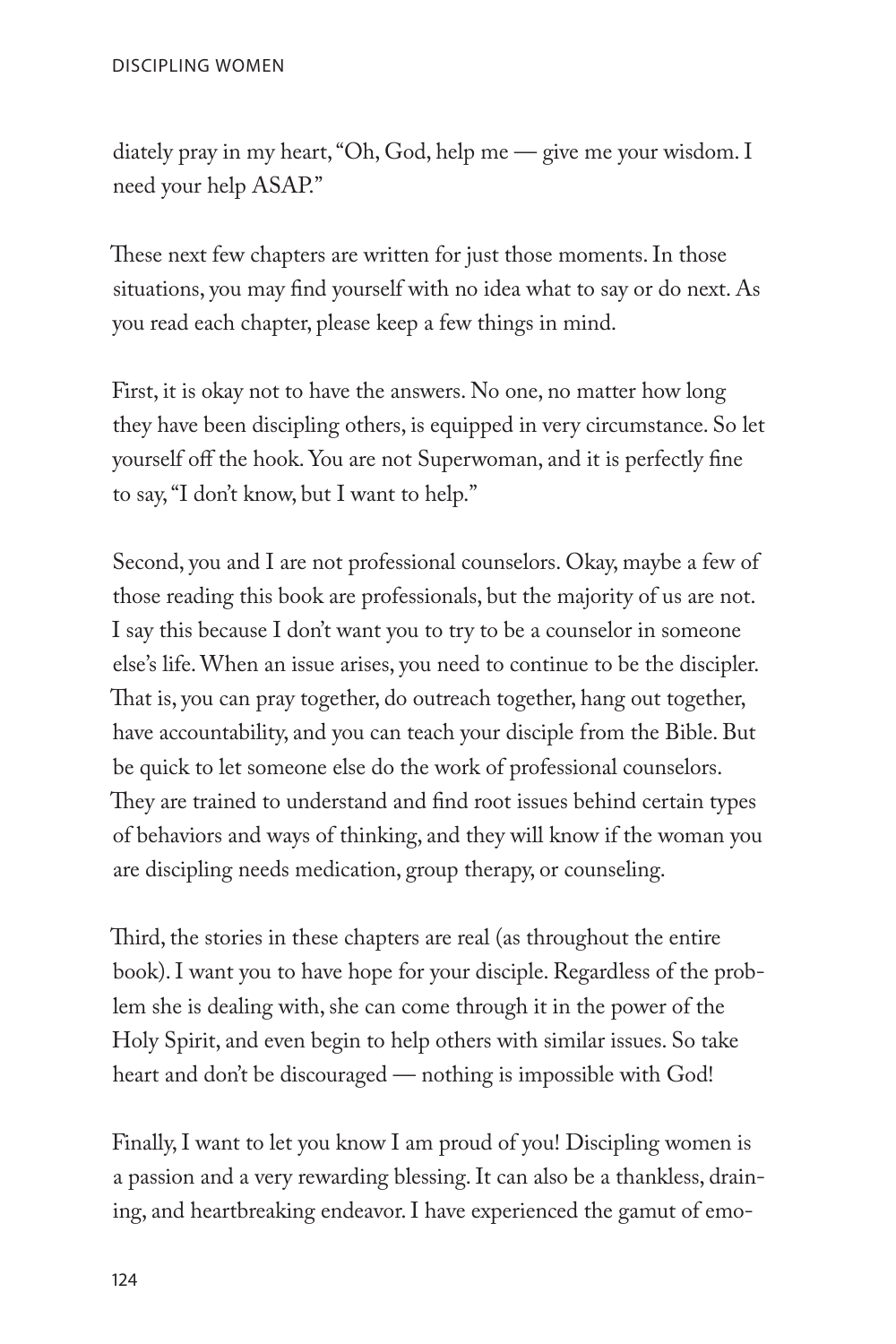tions, and I am proud of you for persevering and trusting God to work in and through you to touch the lives of others for His glory!

The American Association of Christian Counselors has an entire website dedicated to helping you find in your area the Christian counseling your disciple needs. So if you are discipling a woman you think needs a counselor, have her visit www.aacc.net, click Find a Counselor, and simply enter her zip code. She will then be given a list of counselors in her area whom she could contact to start getting the help she needs.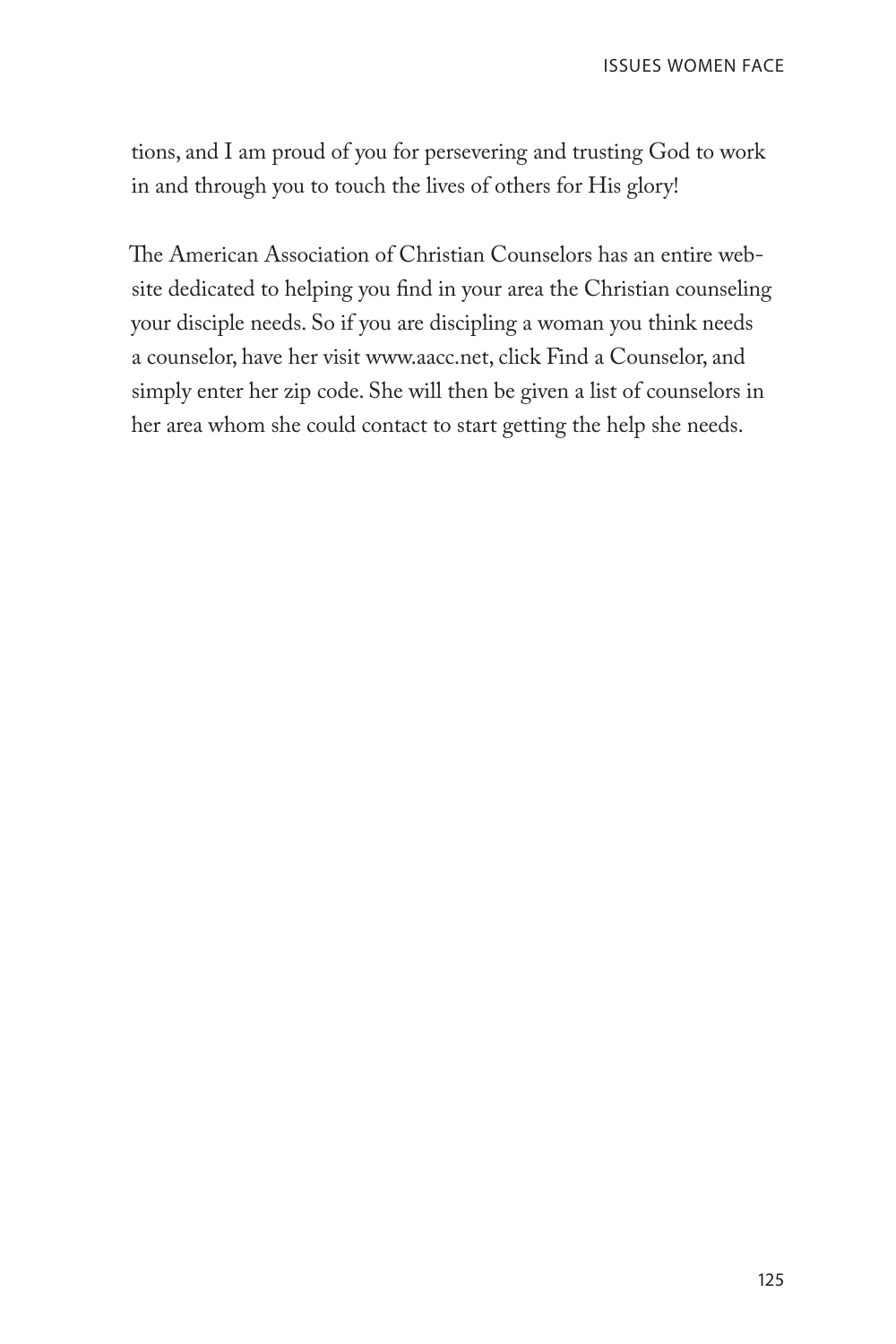

# Daughters and Their Fathers: "Can I really trust You, Lord?"

Madison had a difficult relationship with her father. When she was a little girl, her parents divorced. Every other weekend her dad would come to their house and pick up her and her two older brothers. Her dad would then promptly drop her off at her grandmother's house and spend the rest of the weekend with her brothers fishing and hunting. All the while she would be at her grandmother's house.

The neglect of his role as her dad is obvious now, but at the time Madison could not understand why her father spent time with her brothers but not her. The hurt was deep. Her father also had a punishing type of personality, and if she did something he didn't like, he would punish her by shaming her, withholding from her emotionally and financially, and